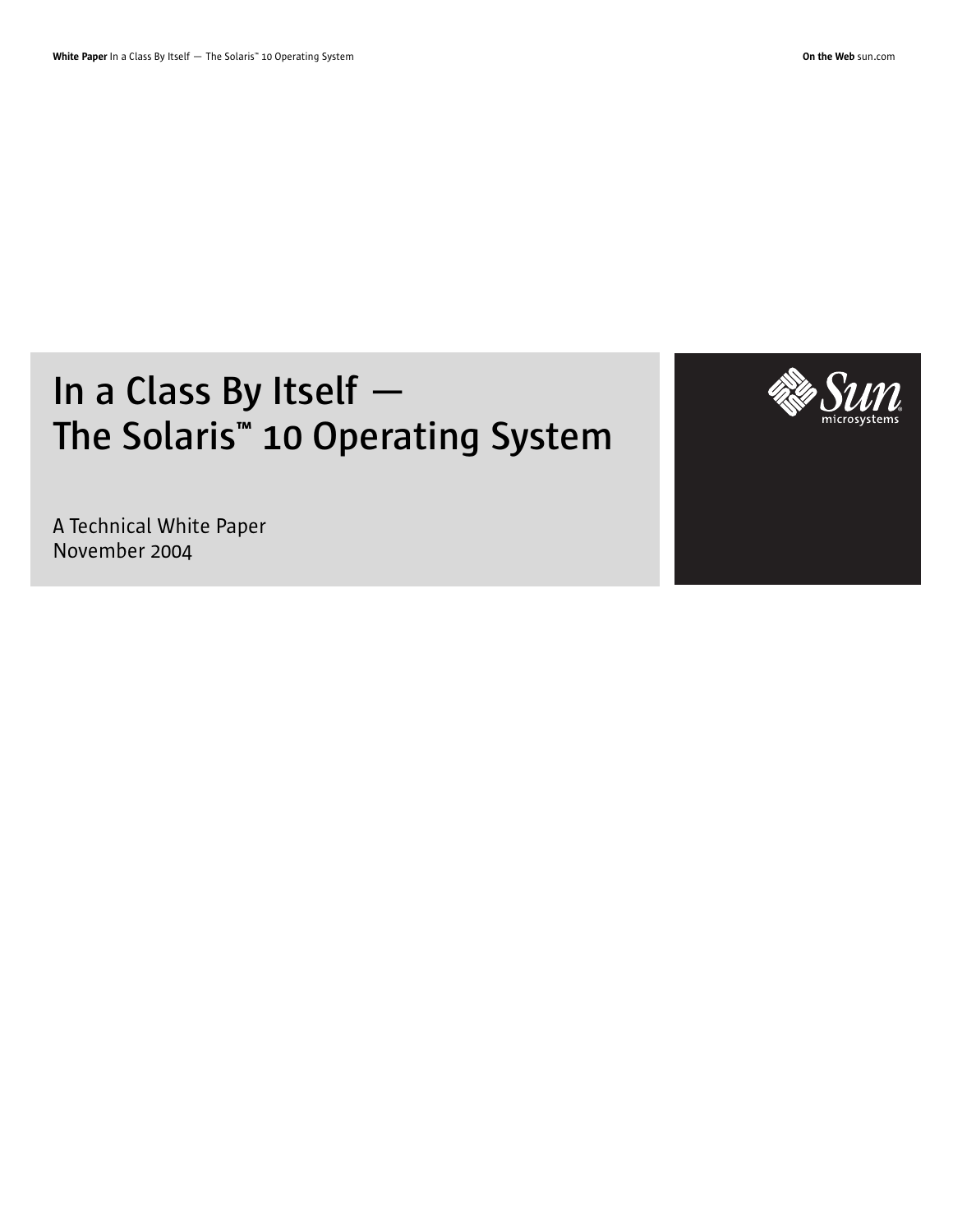## **Table of Contents**

| Isolating Applications and Controlling Resources With Solaris Containers  11 |
|------------------------------------------------------------------------------|
| Accelerating Application Performance With Dynamic Tracing (DTrace)  14       |
| A New Approach to Storage Management With the Solaris ZFS File System  17    |
|                                                                              |
|                                                                              |
|                                                                              |
|                                                                              |
|                                                                              |
|                                                                              |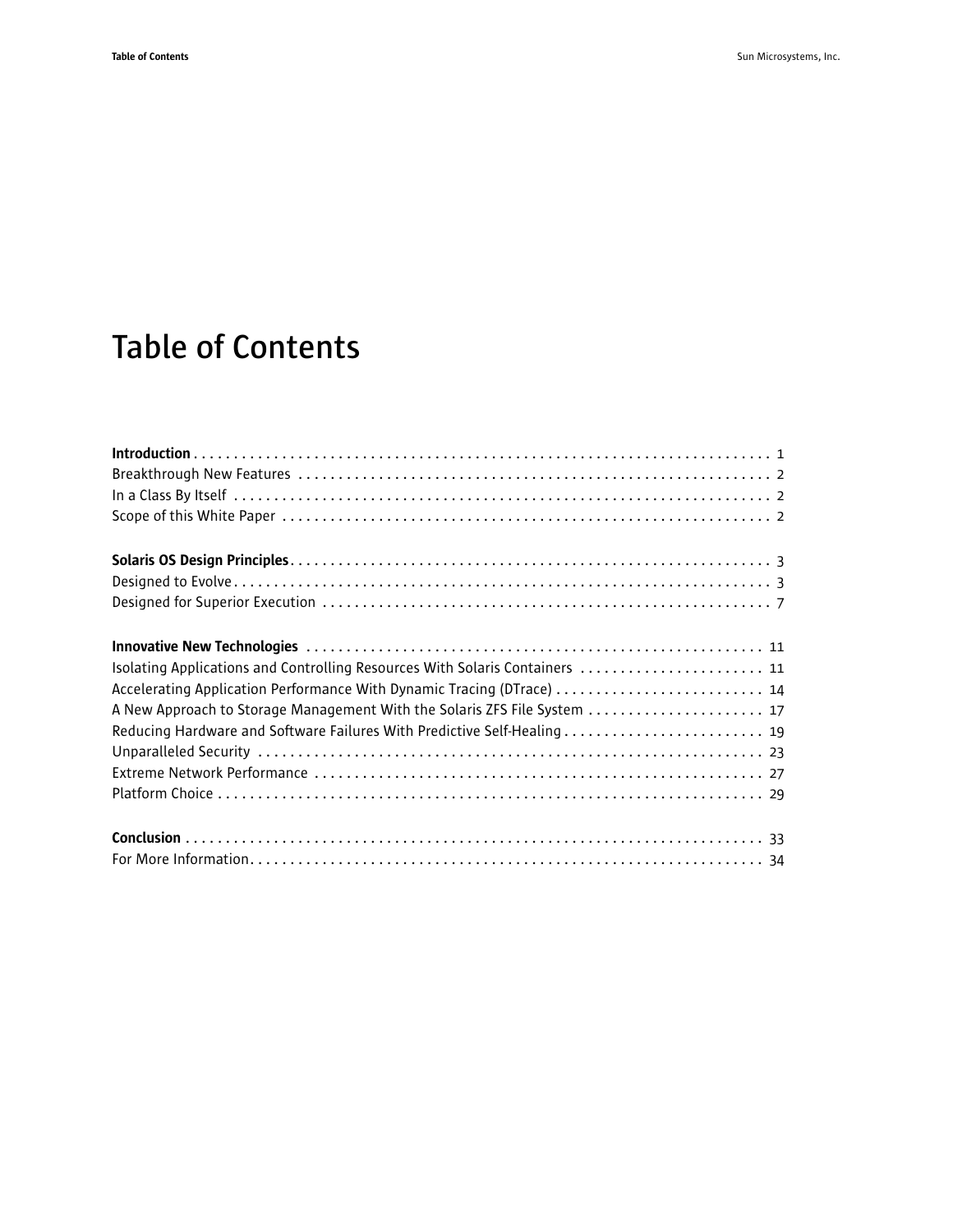## Chapter 1 **Introduction**

In today's business climate where dynamic change is the only constant, innovation is the key to success. Businesses are relying more than ever on information technology (IT) services as a way to (1) respond quickly to changing customer needs and (2) build competitive advantage. However, with many organizations having deployed up to a thousand applications in their IT environment, IT managers are challenged to maintain this complex network of systems and applications without exceeding their limited budget and without introducing business risk.

With its customers' concerns in mind, Sun Microsystems has improved its premier operating system to help customers contain costs, reduce complexity, and minimize business risk. Sun's Solaris™ 10 Operating System (OS) is a reflection of Sun's continued commitment to innovation, with many new features and technologies that offer dramatic benefits. The Solaris 10 OS is designed to help organizations optimize system utilization levels, deliver extreme performance, and provide unparalleled security  $-$  all with relentless, around-the-clock availability.

#### • Reducing Cost

The Solaris 10 OS incorporates:

- New functionality that can help customers reduce costs through better utilization of their Sun systems
- Higher performance that allows room for growth without upgrading servers
- More efficient management of the IT environment

Breakthrough functionality provides the opportunity to:

- Squeeze up to 80-percent utilization out of each of server
- Improve application performance by as much as 30 times
- Automatically configure failing components out of the system
- Deliver up to 47-percent improvement on Web server workloads through increased network performance
- Reduce administration costs for file systems by up to 80 percent

#### • Reducing Complexity

The Solaris 10 OS significantly reduces complexity by delivering a self-managing, self-healing, and self-tuning operating system. Dramatic improvements in manageability give customers the unique ability to consolidate thousands of applications onto a single instance of the OS while at the same time automatically maintaining system, application, and data integrity.

#### • Reducing Risk

Customers choosing Sun's Solaris 10 OS can minimize risk with industry-leading security, binary and source-code compatibility guarantees, and a multiplatform environment that enables businesses to grow their IT infrastructure using a variety of hardware platforms, including UltraSPARC®, AMD64, and x86 architecture systems.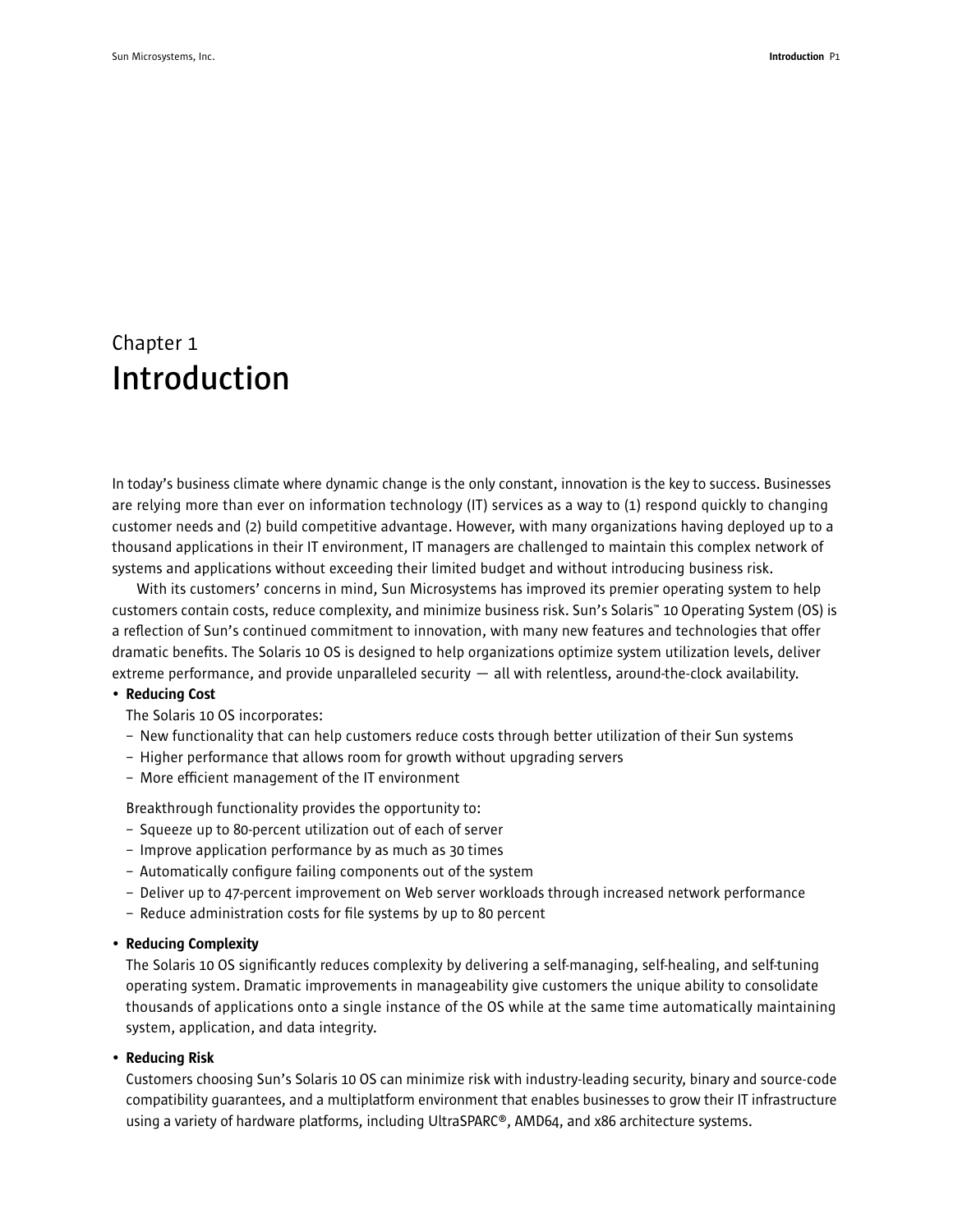## Breakthrough New Features

Far from being an incremental software release, the Solaris 10 Operating System delivers a breathtaking new set of features designed to dramatically improve performance, availability, and manageability. New key features include:

- Solaris Containers Offering highly-efficient, mainframe-quality partitioning technologies for low-cost systems, Solaris Containers (formerly N1™ Grid Containers) can help consolidate multiple, potentially incompatible applications onto the same server — each securely in its own environment with application-specific resource allocation and an isolated fault zone.
- DTrace Developers and administrators can quickly zero in on performance issues as well as difficult-to-find and difficult-to-re-create bugs using the powerful new Dynamic Tracing (DTrace) facility to quickly understand system behavior. DTrace can be used on running systems to examine application, library, and kernel activity.
- **TCP/IP Stack Improvements** TCP and IP layers are partially merged in the Solaris 10 OS, resulting in significant performance improvements over the Solaris 9 OS on UltraSPARC processor and x86 architecture-based systems.
- Predictive Self-Healing This innovative new capability automatically diagnoses, isolates, and recovers from many hardware and application faults. Business-critical applications and essential system services can continue uninterrupted in the event of software failures, major hardware component failures, and even software misconfiguration problems. Solaris Fault Manager works in tandem with Solaris Service Manager to form the new Predictive Self-Healing architecture in the Solaris OS.
- Solaris Cryptographic Framework A consistent framework for application-level and kernel-level cryptographic operations, the Solaris Cryptographic Framework can help increase security and performance while giving applications access to the same hardware encryption acceleration devices used by the operating system kernel.
- Process Rights Management Facilities  $-$  This new security feature significantly reduces the possibility of a compromised application doing real damage to a system by providing fine-grained control over the resources and objects that processes can manipulate.
- Solaris ZFS File System Integrated device and volume management with automatic administration features provides a flexible, secure, scalable, high-performance, policy-driven, and fault-resilient file system.

The unique combination of features found in the Solaris 10 OS allows it to detect and correct faults before they result in application failures, deliver optimized resource utilization, provide higher performance, and protect applications with unparalleled security — all across multiple platform and processor architectures.

## In a Class By Itself

Sun designed the Solaris Operating System with a flexible, modular structure so that it can grow and evolve to meet the demands of today's enterprise environments. The exciting new features and functionality available in the Solaris 10 OS were made possible only because the underlying foundation of the Solaris kernel was designed with innovation in mind. Sun continues to make bold progress with the Solaris OS, establishing clear leadership in the areas of network and application performance, server virtualization, file system management, and security.

## Scope of this White Paper

This white paper is intended for IT executives and managers. It explores Solaris Operating System design principles and how new Solaris OS features contribute to running business-critical applications with relentless availability, optimized utilization, extreme performance, and unparalleled security. The paper describes a range of features in the Solaris 10 OS, not all of which are available in its first release. Sun reserves the right to alter or eliminate features described in this document at its sole discretion.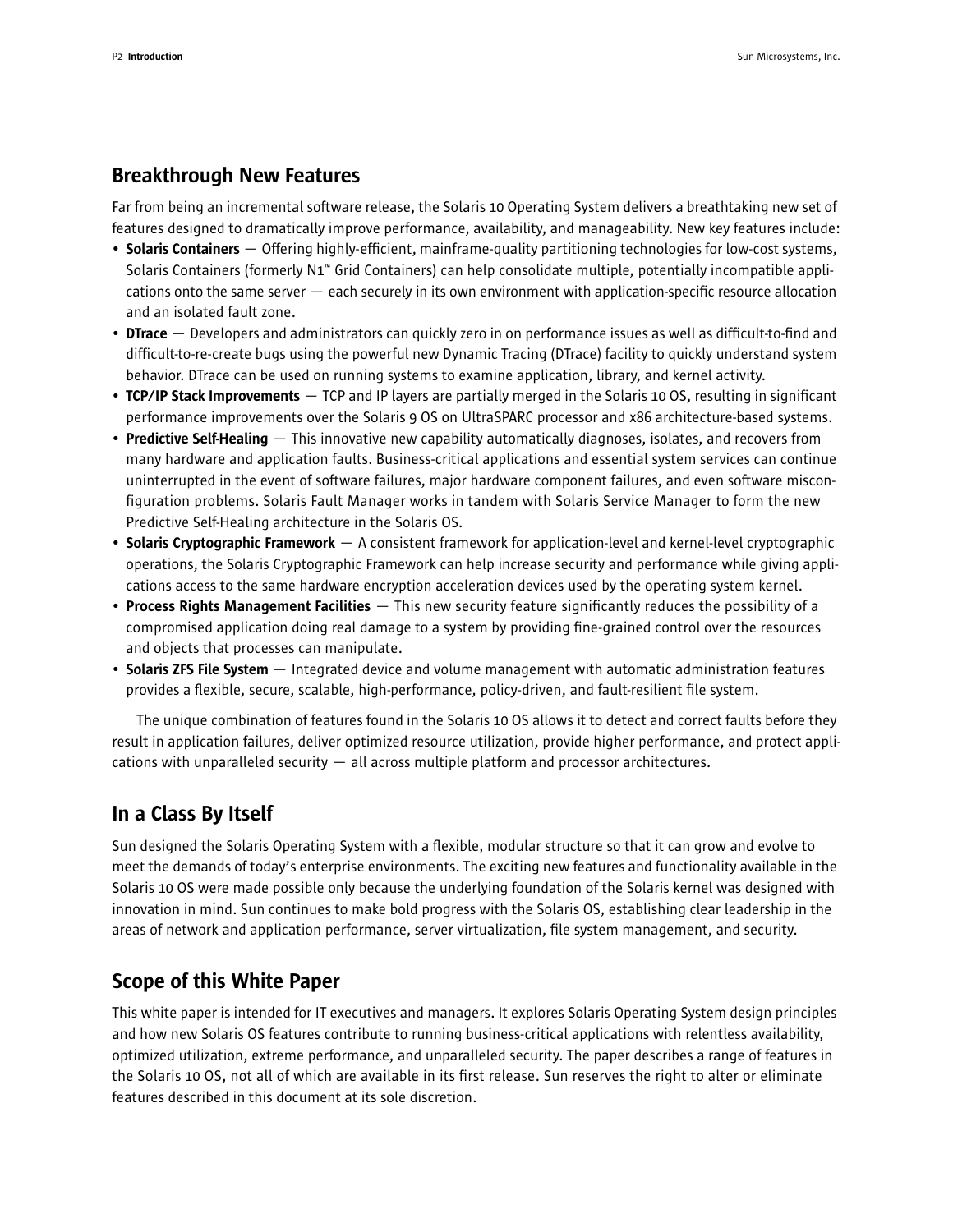## Chapter 2 **Solaris OS Design Principles**

Sun designed the Solaris Operating System for performance and reliability, and to scale and evolve as business needs change. Sun's ability to quickly add support for new processors such as the UltraSPARC IV and AMD Opteron, and maintain feature parity, is testimony to the adaptability of the Solaris platform. The Solaris OS is designed for innovation, resulting in a system that is easily extensible and can grow in an evolutionary fashion without the major, error-prone rewrites that are typically required from one release of software to the next.

This chapter is divided into two primary sections. The first section describes the modular architecture of the Solaris OS and the key technologies that support Sun's continued innovation. The remainder of the chapter discusses the design principles that enable the Solaris OS to provide relentless availability, optimal utilization, extreme performance, and unparalleled security in ways that can help organizations contain costs, reduce complexity, and minimize risk.

## Designed to Evolve

The Solaris Operating System is designed in a modular fashion so that it can adapt to new processor and hardware platforms while incorporating new features. It is also designed to provide nondisruptive growth and evolution by enabling new services to be added on top of a stable core. The Solaris kernel is dynamic, composed of a core system that is always resident in memory, with services beyond the core loaded as needed. For customers, this means that Solaris software can evolve to accommodate new devices and services without even rebooting — resulting in less downtime and greater agility to meet changing business needs.

The Solaris OS kernel is a compact code base that is built to be extended. Unlike other operating environments where the delineation between the operating system and applications is confused, Sun designed the Solaris OS so that the line is very clear. It is nearly impossible, for example, for a Web browser to crash the operating system because Solaris software can distinguish between an application and an operating system feature. This clarity enables a smaller code base that results in a more reliable and secure operating environment.

Figure 1 shows an overview of the Solaris OS architecture.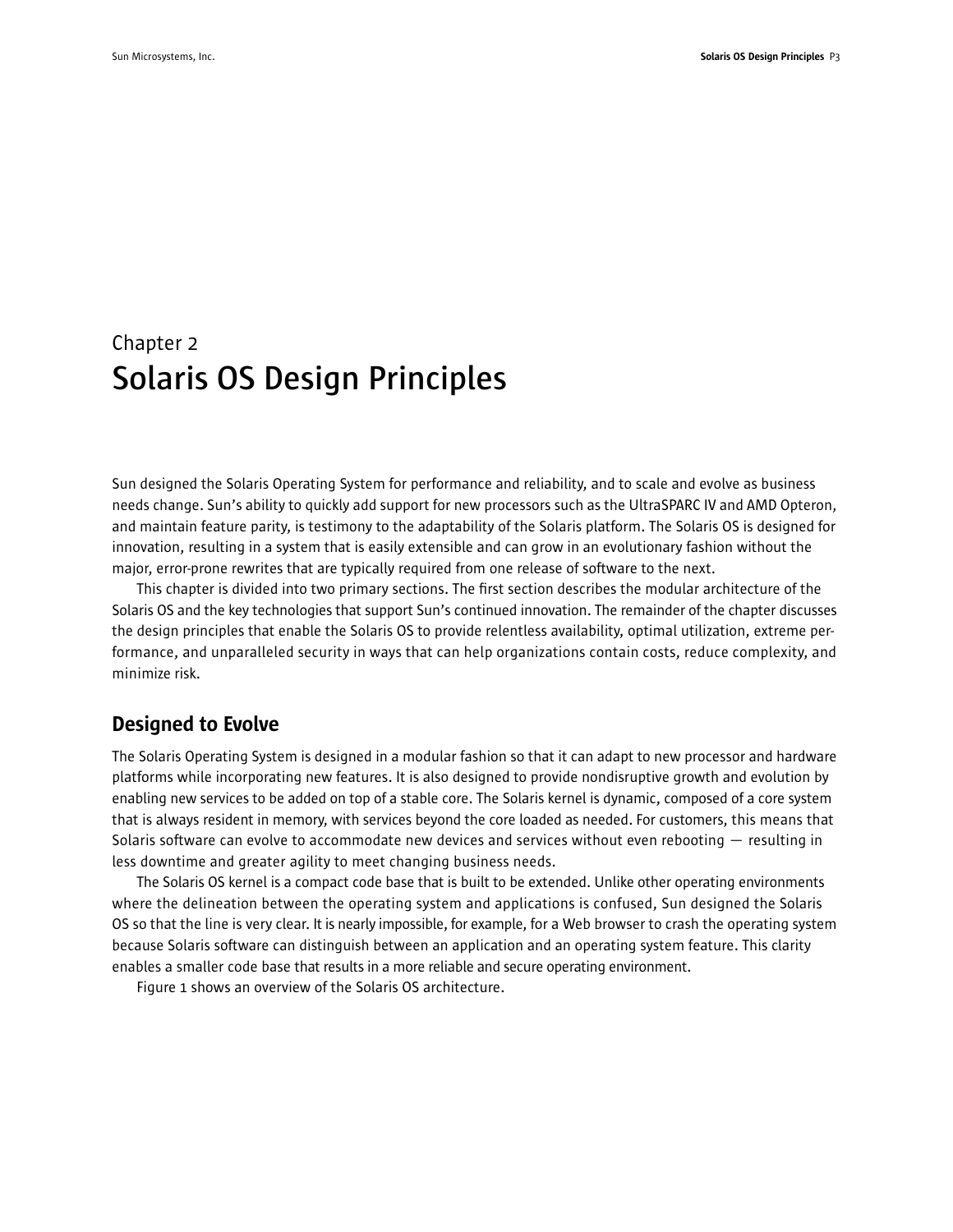

*Figure 1. The modular design of the Solaris Operating System helps it rapidly evolve to support new technology and business models.*

Some key elements of the Solaris OS architecture include:

#### • Processor-Specific and Platform-Specific Code

The layer closest to the hardware is platform- and processor-specific code that enables Solaris software to easily support different processors and system architectures. This code comprises less than five percent of the operating system kernel, resulting in an agile, adaptable code base that gives Sun the ability to rapidly bring new SPARC® and x86 architecture systems to market as technologies evolve. It's easy to think that Sun might have difficulty adapting a single common code base to bring out the best in the new processor technologies, but since it has been designed from the beginning to support multiple platforms, the Solaris OS can readily adapt to new technologies, including the new UltraSPARC IV, AMD Opteron, and Intel IA32e processors.

#### • Device Drivers

Device drivers plug into the Solaris kernel and provide access to I/O devices, including disks, tapes, CD drives, serial ports, and networks. Above these device drivers, software is layered to support device-specific functions. For example, the TCP/IP stack uses networking devices. Volume management and file system software use disk device drivers. In the Solaris OS, new device drivers can be added dynamically, making it easy to reconfigure the kernel without rebooting.

Device drivers for the Solaris OS are written using published, stable interfaces to the software platform. These interfaces do not change from release to release, so when a vendor delivers a driver for one version of Solaris software, it will continue to work in the next release. Sun is careful to avoid any changes that might undermine the work of its internal and third-party device driver developers.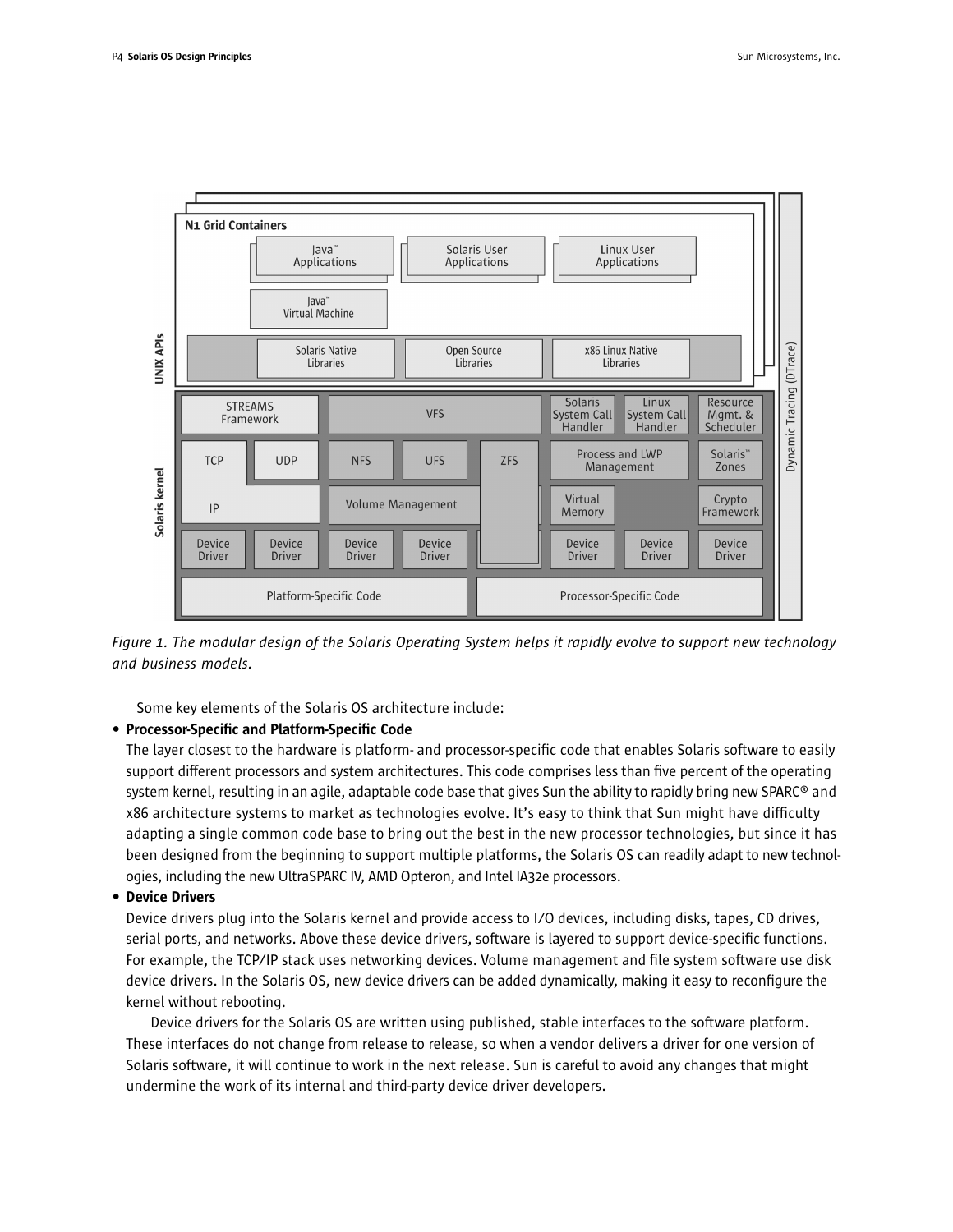#### • File Systems and Volume Management

One very useful way in which drivers are used in the Solaris OS is to manage large numbers of disks as a single volume. Using disk management software like Solaris Volume Manager enables software RAID arrays as well as disk mirrors, striping, and even the capability to add disk volumes to existing logical file systems to be created. Organizations can layer volume management under whatever file system software they wish because the existence of the underlying driver is transparent. Solaris Volume Manager software has been incorporated into the operating system since the Solaris 9 OS release.

File systems provide another way in which the capabilities of the Solaris OS can be configured dynamically and extended to meet business needs such as managing disk volumes and files. Any third party who writes software that uses the Virtual File System (VFS) interfaces can provide file systems that integrate with the Solaris environment. Examples of the supported extensions include the UNIX® file system (UFS), Network File System (NFS), Sun StorEdge™ SAM-FS file system, Sun StorEdge QFS file system, PC file system (PCFS), ISO 9660 CD-ROM file system known as the High Sierra File System (HSFS), and VERITAS file system (VxFS).

Sun's new dynamic file system, Solaris ZFS (zettabyte file system), incorporates both volume and device management facilities to help provide a flexible, expandable file system that manages devices and volumes to effect data storage policies defined by administrators. Hence, Solaris ZFS overlays three layers in the Solaris kernel, as illustrated in Figure 1.

New to the Solaris 10 OS  $-$  and available today through the Sun<sup>om</sup> Software Express program for the Solaris OS — is NFS Version 4, including improvements to make it more firewall-friendly, to make it run more efficiently over wide area networks (WANs), and to offer improved security through strong authentication.

#### • Solaris Cryptographic Framework

The Solaris Cryptographic Framework provides a mechanism and API whereby both kernel- and user-based cryptographic functions can be executed by the same optimized encryption software or transparently use hardware accelerators configured on the system. This new framework brings the power of advanced, streamlined encryption algorithms and hardware acceleration to user-level C and Java™ programming language-based applications.

#### • Resource Management and Scheduler

Resource management enables fine-grained control over allocation of system resources to processes and tasks. The fair-share scheduler supports task- and project-based scheduling and accounting priorities. Processor sets, implemented as part of the resource management software, also enable specific named processes to be bound to specific hardware processors. System resource usage can be controlled by assigning limits to the rate at which any given task (which can be a collection of processes) can consume resources, including network bandwidth, number of processes, and threads per process.

#### • Solaris Containers

Solaris Containers software supports multiple isolated environments that appear to processes as their own unique instance of the operating system, when in fact they may be in only one of many Containers configured onto a single instance of the operating system. Solaris Containers support a unique and isolated name space, process hierarchy, and set of resources for each zone.

#### • Unified TCP/IP Stack

The Solaris 10 OS partially merges the TCP and IP layers in the TCP/IP stack to dramatically improve performance for network applications like Web servers.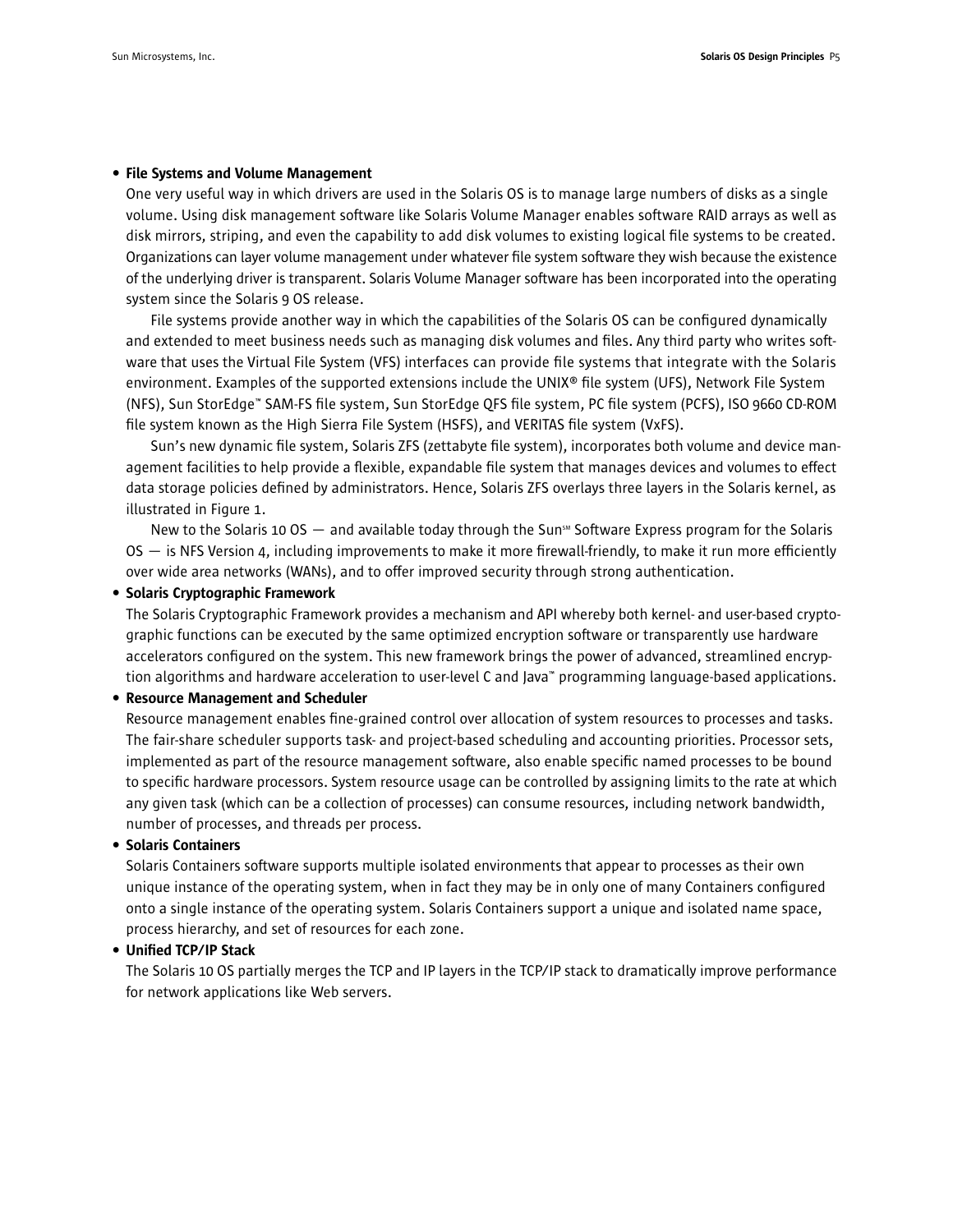#### • STREAMS

STREAMS provide a network software backplane into which modules can be plugged to dynamically build higherlevel services. STREAMS increase flexibility in the use of devices so that new and custom protocols and line disciplines can be configured using the same underlying physical device. They allow various modules to be pushed onto a stack dynamically. An underlying device driver passes data (using standard interfaces) to the next module in the stack, which performs its unique processing and in turn passes data along to the next module and ultimately to a user process. High-level services can be dynamically configured with STREAMS modules. For example, a point-to-point (PPP) protocol stack can be built using a serial device driver and layering in modules to support PPP network control protocols and the TCP/IP protocol itself. No operating system updates or changes to the code are necessary.

#### • Linux System Call Handler

The Solaris 10 OS kernel includes a handler for Linux system calls for x86 architecture platforms. This in-kernel handler manages system calls issued by Linux applications and dispatches the equivalent Solaris kernel functions to handle the requests. By providing kernel-level support for Linux applications, the Solaris 10 OS can run Linux applications without recompilation on x86 systems — and with maximum efficiency.

#### • UNIX APIs

On top of the Solaris kernel is a set of UNIX APIs that provide public interfaces to the Solaris kernel. Sun has recently expanded its set of APIs to include x86 Linux Native Libraries to allow Linux applications to run unchanged on the Solaris OS when coupled with a Linux distribution.

#### • Java Virtual Machine

Sun's Java Virtual Machine is the key technology supporting Web-based services. Java technology enables much of the software that drives the Web today, from Java Servlet and JavaServer Pages™ software to the business logic in application servers. Because the Java runtime environment is so important for most application development, Sun has invested heavily in making its Java Virtual Machine and the Sun Java™ System Application Server Enterprise Edition the best they can be.

#### • Dynamic Tracing (DTrace)

Overlaying the UNIX APIs and the entire Solaris kernel is a new facility for tracing system behavior. The Dynamic Tracing (DTrace) facility provides an in-depth view of the activities and status information of both kernel- and user-level or application areas. This powerful and easy-to-use tool enables better performance tuning and more rapid resolution of application bugs.

#### Open Standards-Based Implementation

The Solaris OS adheres to open standards, following Sun's philosophy that healthy competition in an open marketplace fosters superior implementations, higher quality, and lower cost. Indeed, even with innovations that originate at Sun — ranging from NFS to Java technology — Sun's philosophy is to make interfaces public and stable, and successfully compete with other vendors by providing the best implementation rather than locking out rivals by obscure or constantly changing interfaces.

#### UNIX Platform Open Standards

Portability of applications between UNIX platforms is enhanced by Sun's endorsement and support of open standards. Sun adheres to X/Open®, POSIX, UNIX 98, and POSIX threads standards for interoperability between UNIX implementations from competing vendors. UNIX 2003 certification is in progress.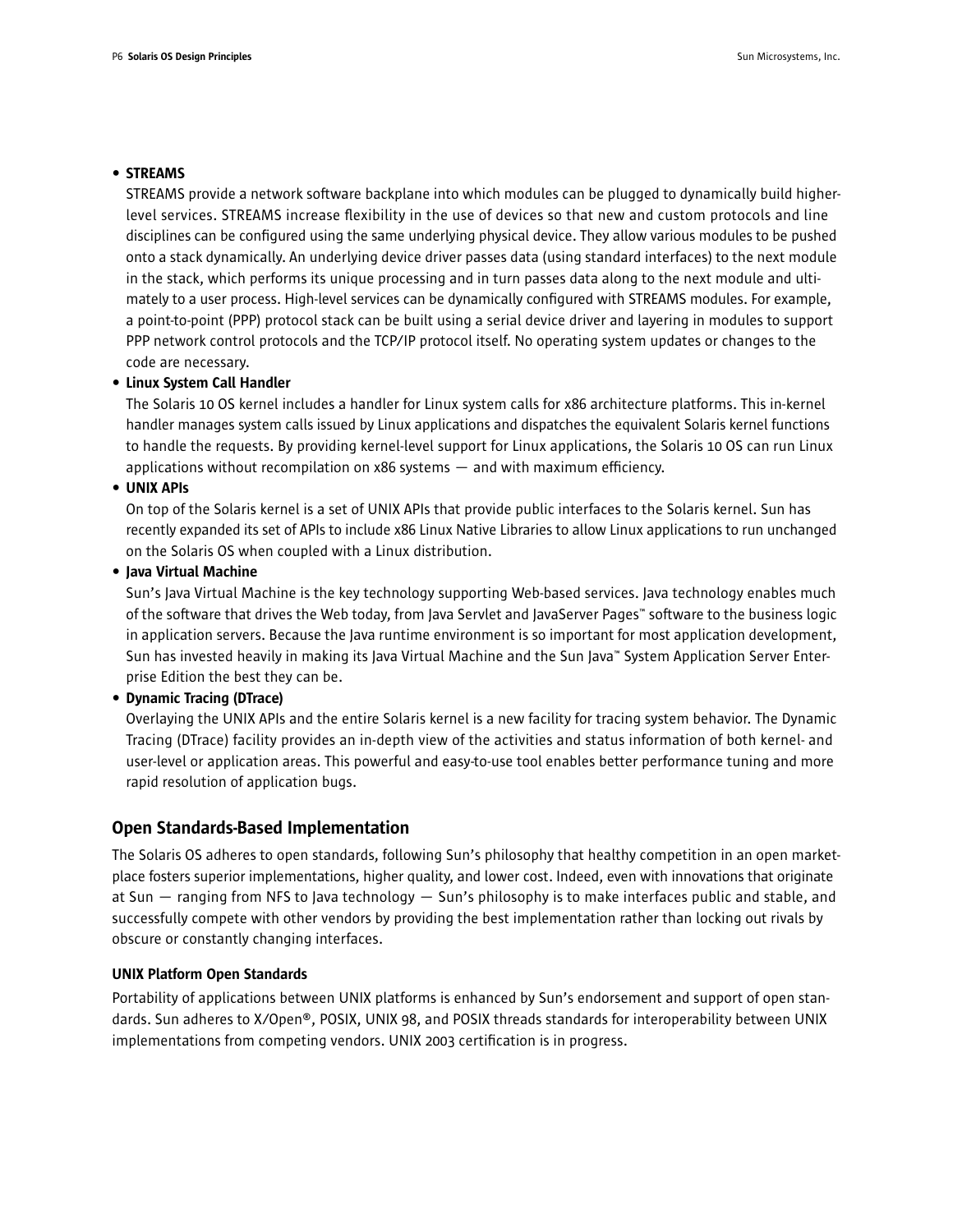#### Interoperability Open Standards

Open standards supporting interoperability between systems is key to today's networked environments. For example, Sun's implementation of the Java 2 Platform, Enterprise Edition (J2EE™) environment is compelling to developers because of the wide range of open standards that the software embraces, including Common Object Request Broker Architecture (CORBA); JDBC™; Remote Method Invocation (RMI); Simple Object Access Protocol (SOAP); Universal Description, Discovery, and Integration (UDDI); eXtensible Markup Language (XML); and XML Remote Procedure Call (RPC) specifications.

#### Binary Compatibility

Compatibility is one of the hallmarks of the Solaris OS, and is a key feature enabling customers to move up the product line without having to port or recompile their applications, which helps lower costs through investment protection. For years, Sun has supported binary compatibility across its UltraSPARC processor-based product line. Any software, once compiled, runs on every UltraSPARC platform, from entry-level workstations to the 106-processor Sun Fire™ 25K server. This offers customers a high degree of flexibility in deploying applications.

#### Compatibility Between Releases

Software is one of the most costly investments that an IT organization makes. Operating systems that force frequent application software upgrades due to operating system interface changes can result in skyrocketing costs.

Sun supports a public application binary interface (ABI) that is designed to help properly written applications run on all Sun systems without modification. This implicit contract with developers helps ensure binary compatibility throughout the SPARC product line as well as x86 platforms. It enables Sun to make improvements in the Solaris OS so long as the improvements conform to the ABI. Because the interface is consistent regardless of the underlying hardware platform, the ABI also enables developers to easily move an application from one architecture to another. For example, moving an application from the SPARC platform to the x86 platform requires a simple recompile to generate an executable that will exhibit the same behavior on both platforms.

Sun provides a set of compatibility-testing tools in the Solaris Compliance Assurance Toolkit. This toolkit includes the new Solaris Application Scanner, which quickly assesses whether software that runs on previous versions of the Solaris OS will run on the Solaris 10 OS. The Solaris Appcert tool does a complete job of examining an application's conformance to the Solaris ABI and reports potential release-to-release stability problems.

## Designed for Superior Execution

Designing the Solaris Operating System to evolve with changing business needs was only part of the challenge. In order to stand out in a class by itself, the Solaris OS also had to be designed for superior execution. Sun's development efforts for the Solaris 10 OS were therefore prioritized according to how they could impact five major design criteria or design centers:

- Performance
- Security
- Availability
- Utilization
- Platform Choice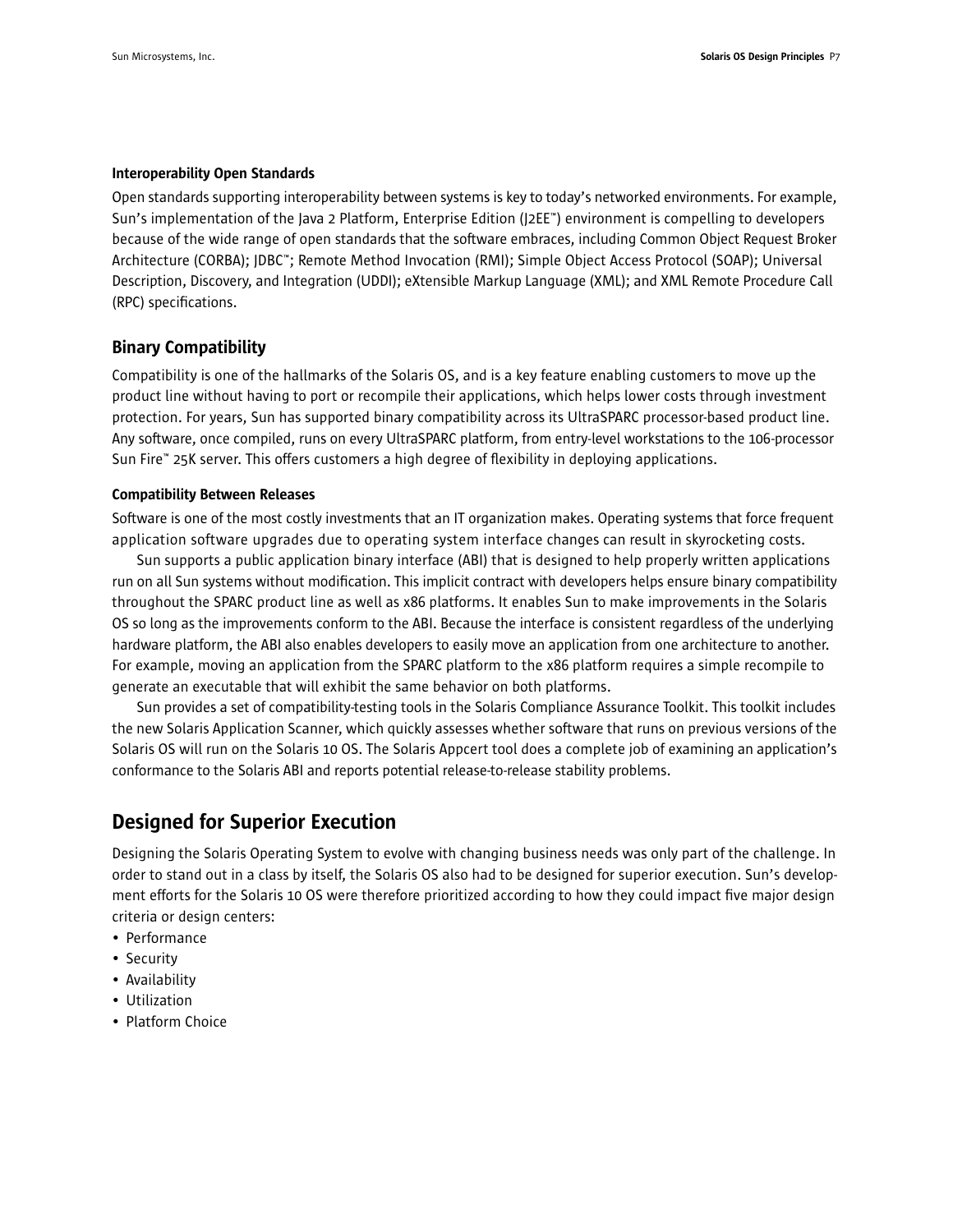Sun's approach to each of these first four design centers is described in the subsections that immediately follow. Platform choice refers to Sun's focus on binary compatibility and industry standards (described previously) as well as Sun's efforts to deliver optimized versions of the Solaris OS for various hardware platforms (Chapter 3, *Platform Choice*).

### Extreme Performance

Sun has long held a unique position in the industry by delivering a single operating system that can help organizations *scale up* in capacity through vertical scaling, and *scale out* in capacity through horizontal scaling. Sun believes in empowering its customers to use both scalability dimensions to best meet their critical performance and availability criteria. Sun's Solaris OS supports customers who need to scale up heavyweight applications such as database management systems on servers with more than 100 CPUs. At the same time, for applications such as Web servers where scaling out is the preferred way to grow, the Solaris 10 OS has even better support for volume servers and new processor technologies. Compare Sun's approach to the competition, where some vendors' operating systems don't scale well beyond four processors, and where other vendors require changing operating systems and platform architectures in order to scale up their product lines.

When it comes to performance, the Solaris 10 OS offers breakthrough performance improvements in several areas:

- *Extreme system performance* that unlocks the power of several new processor architectures including nearly doubling performance on systems with Chip-level Multithreading (CMT) technology like Sun's UltraSPARC IV processor. Sun's internal engineering tests show a scaling factor of 1.85 to 1.98 depending on workload.
- *Extreme network performance* by optimizing TCP/IP stack performance for network-centric workloads with substantial performance improvements for the Solaris 10 OS over the Solaris 9 OS.
- *Extreme application performance* facilitated by the new Solaris DTrace facility that makes it easy for developers to pinpoint performance bottlenecks and zero in on faults in their production environments — without having to create special debug versions of their software.
- *Kernel performance improvements* that reduce overall system call latency through both kernel improvements and special processor-dependent system library optimization — changes that improve all types of applications.

### Unparalleled Security

As IT infrastructures have evolved from glass house data centers to distributed networks that are connected to the Internet, new approaches to security have become necessary. The distributed nature of today's data centers, with virtually unlimited points of access, leaves businesses vulnerable to a variety of security threats, including malicious attacks and unintentional acts that compromise security or corrupt data. The only way to successfully protect business interests is to implement a top-down security policy that incorporates the prospect of failure into the security design.

A three-pronged approach is recommended:

- Prevent Prevent malicious attacks and unintentional security breaches through a perimeter security defense system along with security policies and procedures that adequately control users' access, maintain data integrity, and help prevent system administrators from inadvertently breaching security policies.
- Detect Identify an attack in progress by monitoring multiple points on the network including areas behind the firewall, providing a backup to the perimeter security defense.
- Respond Facilitate both manual and automated responses to an attack and enable traceability to the source of an attack.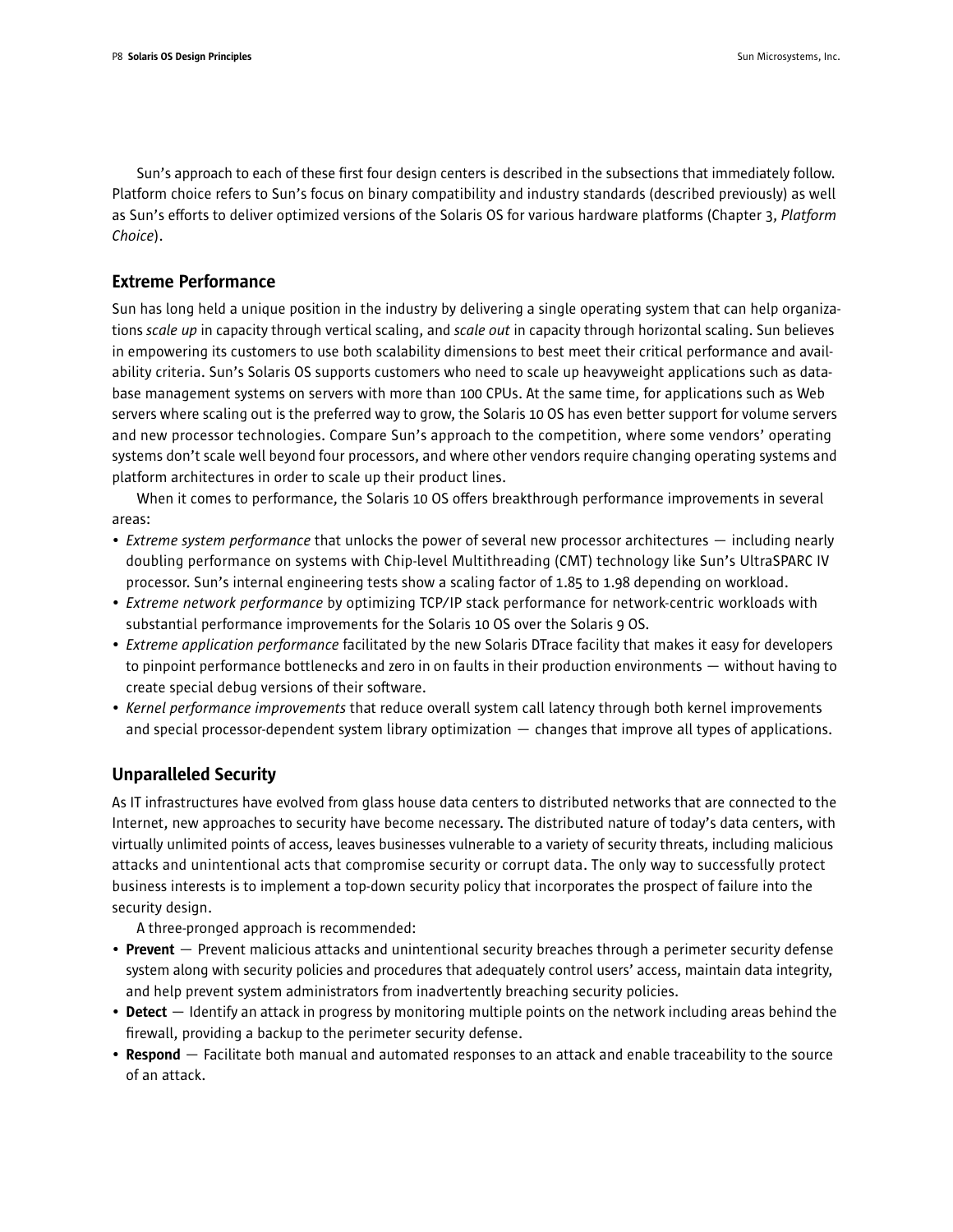The Solaris 10 OS adds significant features that can help defend against attacks by preventing unauthorized access to data and applications. For example, Role-Based Access Control (RBAC) provides strict control over the access rights that both users and applications can exercise. Process Rights Management, a feature that was once available only in the Trusted Solaris™ product, further restricts access by preassigning access rights to user processes, significantly limiting the damage that can be done if the process is somehow compromised by an attack. Other features such as Solaris Containers and Solaris Cryptographic Framework provide further levels of security as explained in the following chapter.

By using the right products for their IT infrastructure, businesses can build security into their environments from the ground up to prevent, detect, and respond to security threats. Sun solutions are based on the robust and secure Solaris OS, with its key security features and an open standards approach that allows third-party security solutions to be integrated into the security architecture, and offer unmatched protection of business interests and intellectual property.

#### Relentless Availability

Downtime, whether planned or unplanned, is something that all IT managers seek to avoid. Sun designed the Solaris OS with a small, compact kernel that limits the exposure to errors that can bring the operating system down, combined with a clear distinction between the kernel, shared libraries, and applications that limits the impact of application failures. Many Sun customers can point to systems running the Solaris OS that have gone months or even years without a restart, a testimonial to the robust nature of the Solaris OS.

Sun doesn't stop with good design. The Solaris 10 OS includes new features that improve it to a point that can only be described as relentless availability. Solaris Fault Manager and Solaris Service Manager build Predictive Self-Healing into the Solaris OS, helping to proactively diagnose, isolate, and recover from both hardware and software failures. Rather than providing a stream of error messages that can be difficult to decipher, Predictive Self-Healing technology is designed to automate the recovery process. It can help reduce and even prevent system failures based on hardware or software faults.

Sun's Solaris Containers can also be used to isolate the impact of application errors by confining one or more services to a secure, fault-isolated zone. Sun also reduces the risk of data loss from hardware, software, and administrator errors with its self-healing Solaris ZFS.

#### Optimal Utilization

Today's IT managers are looking beyond their previous concerns about scalability, availability, and predictable service levels. They must also find ways to reduce the cost of deploying their IT systems by squeezing extra performance and utilization out of their IT investments.

A common approach to cost reduction is to consolidate business applications onto a smaller number of large servers where economies of scale and improved hardware availability features can provide both cost savings and improved service levels. One of the major advantages of consolidated environments is the ability to utilize shared pools of resources that can provide excess capacity to buffer against temporary spikes in demand. In an unconsolidated IT environment, each application service is deployed with enough excess capacity necessary to handle its own peak loads. When many application services share the same pool of system resources in a consolidated environment, however, they can dynamically borrow resources from each other, reducing the need for extra capacity and improving overall system utilization.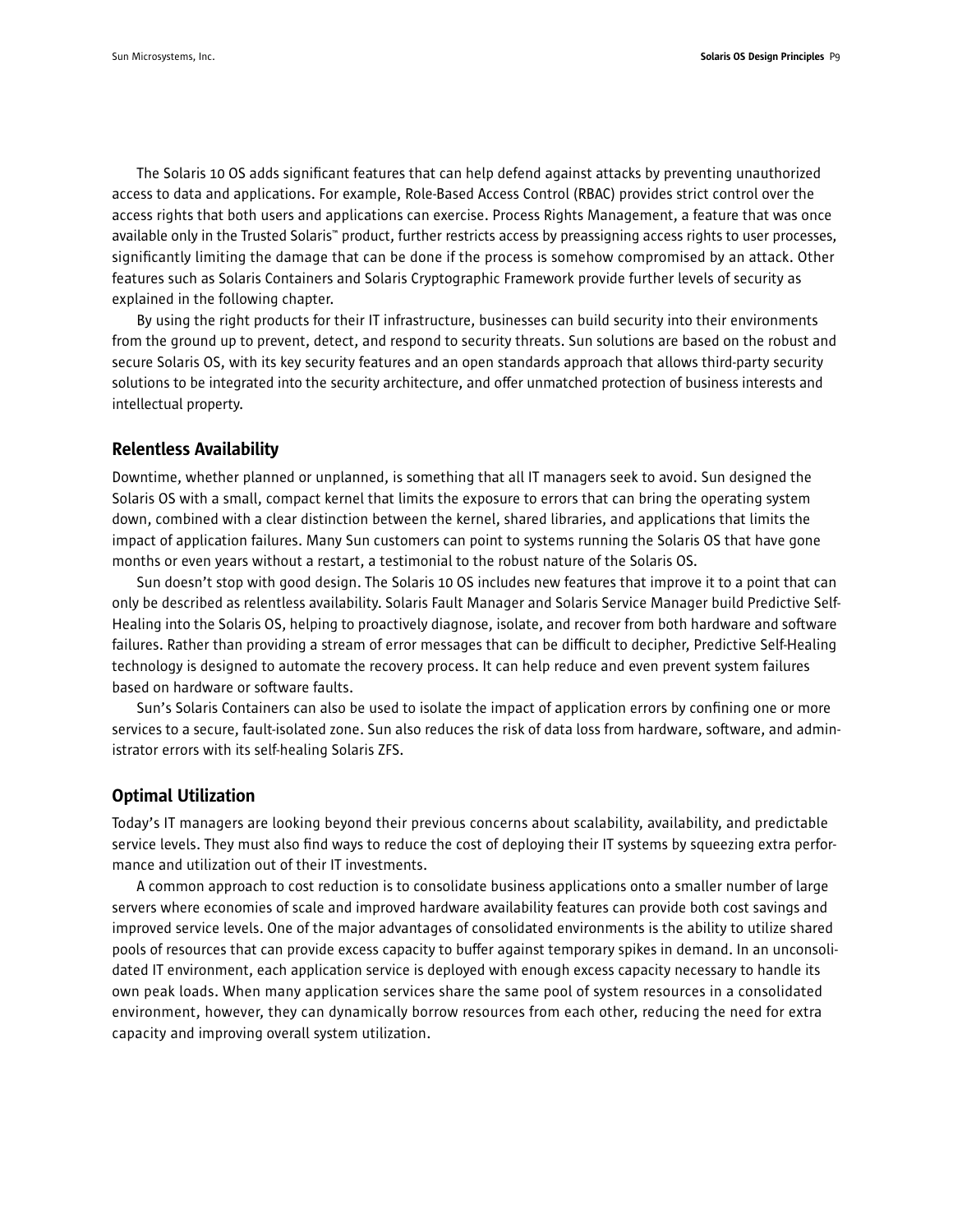The concept of dynamic sharing of resources has been fundamental to the Solaris OS since the introduction of Dynamic System Domains on the Sun Enterprise™ 10000 server nearly a decade ago. Now, the Solaris OS makes resource sharing even easier with the implementation of Solaris Containers which allow servers and the network to be flexibly partitioned into independent execution environments that can be dynamically resized as workloads change. The following chapter provides more detail about Solaris Containers and their ability to help customers optimize resource utilization.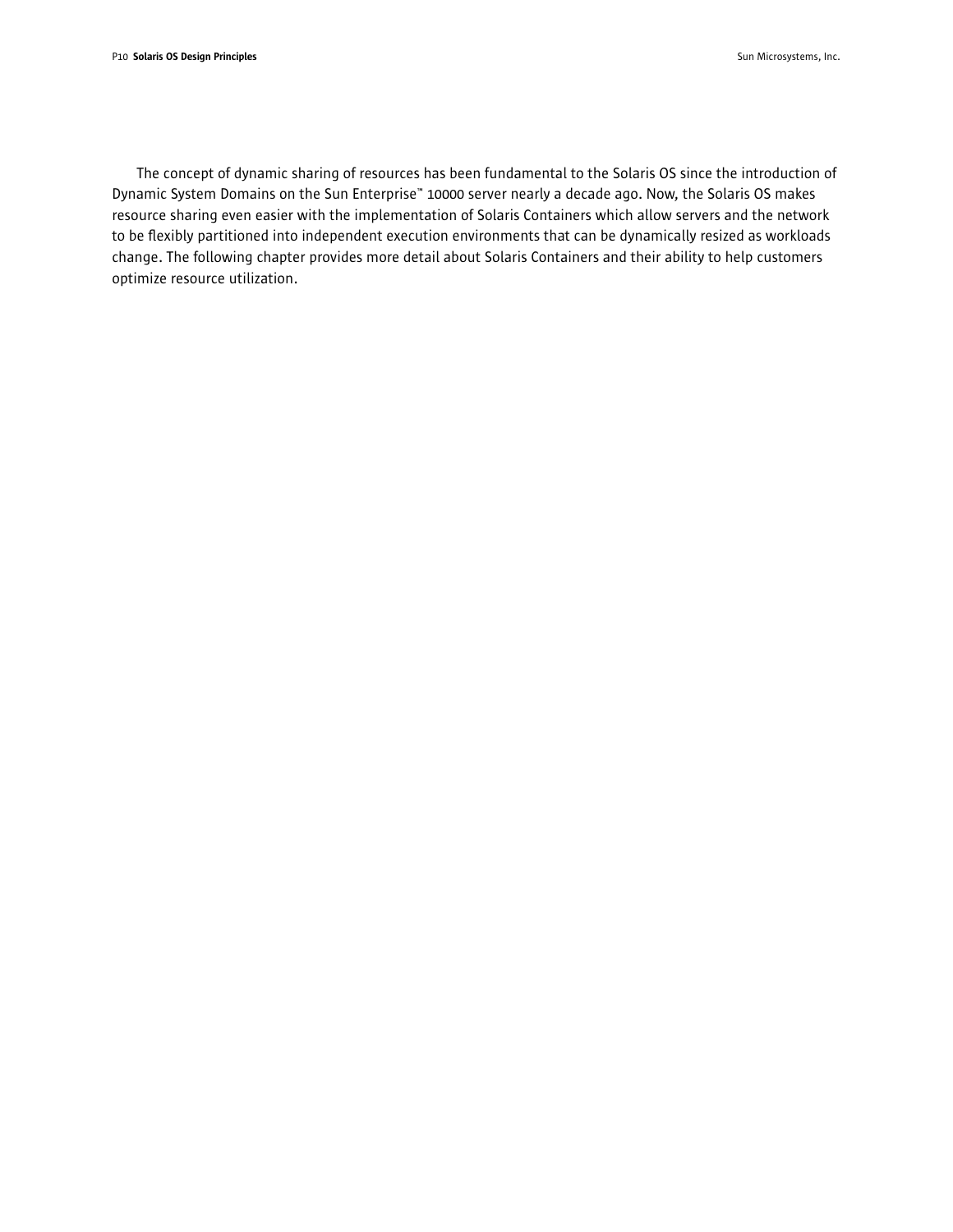## Chapter 3 **Innovative New Technologies**

The Solaris 10 Operating System is a major step forward from the Solaris 9 OS because it includes many new technologies as well as major improvements to existing features. All of the improvements are designed to help customers reduce cost, complexity, and risk. The following innovative technologies that set the Solaris 10 OS apart from its competition are described in this chapter:

- Solaris Containers
- Dynamic Tracing facility
- Solaris ZFS file system
- Predictive Self-Healing
- Advanced security features
- An optimized TCP/IP stack
- Technologies that support platform choice

## Isolating Applications and Controlling Resources With Solaris Containers

Escalating costs of managing vast networks of servers with software components installed on thousands of nodes have turned the attention of IT executives to cost-reducing measures. They are looking for ways to spend less on IT infrastructure, increase utilization of hardware, and efficiently deliver high end-user service levels. Many customers are pursuing a server consolidation strategy to meet these goals, and Solaris Containers are an ideal approach to implementing this strategy. Sun's solution allows servers and the network to be flexibly partitioned into independent execution environments that can be dynamically resized as workloads change.

Sun's Dynamic System Domains already provide the ability to dynamically partition a single server into multiple independent operating environments, but Solaris Containers take the server virtualization concept to a new level by allowing servers and domains to be partitioned to sub-CPU granularity without replicating the Solaris Operating System image.

A Solaris Container provides a virtualized Solaris OS image, including a unique root file system, a shared set of system executables and libraries, and whatever resources the root administrator assigns to the Container when it is created. Solaris Containers can be booted and shut down just like any instance of the Solaris OS, and rebooted in only seconds if the need arises.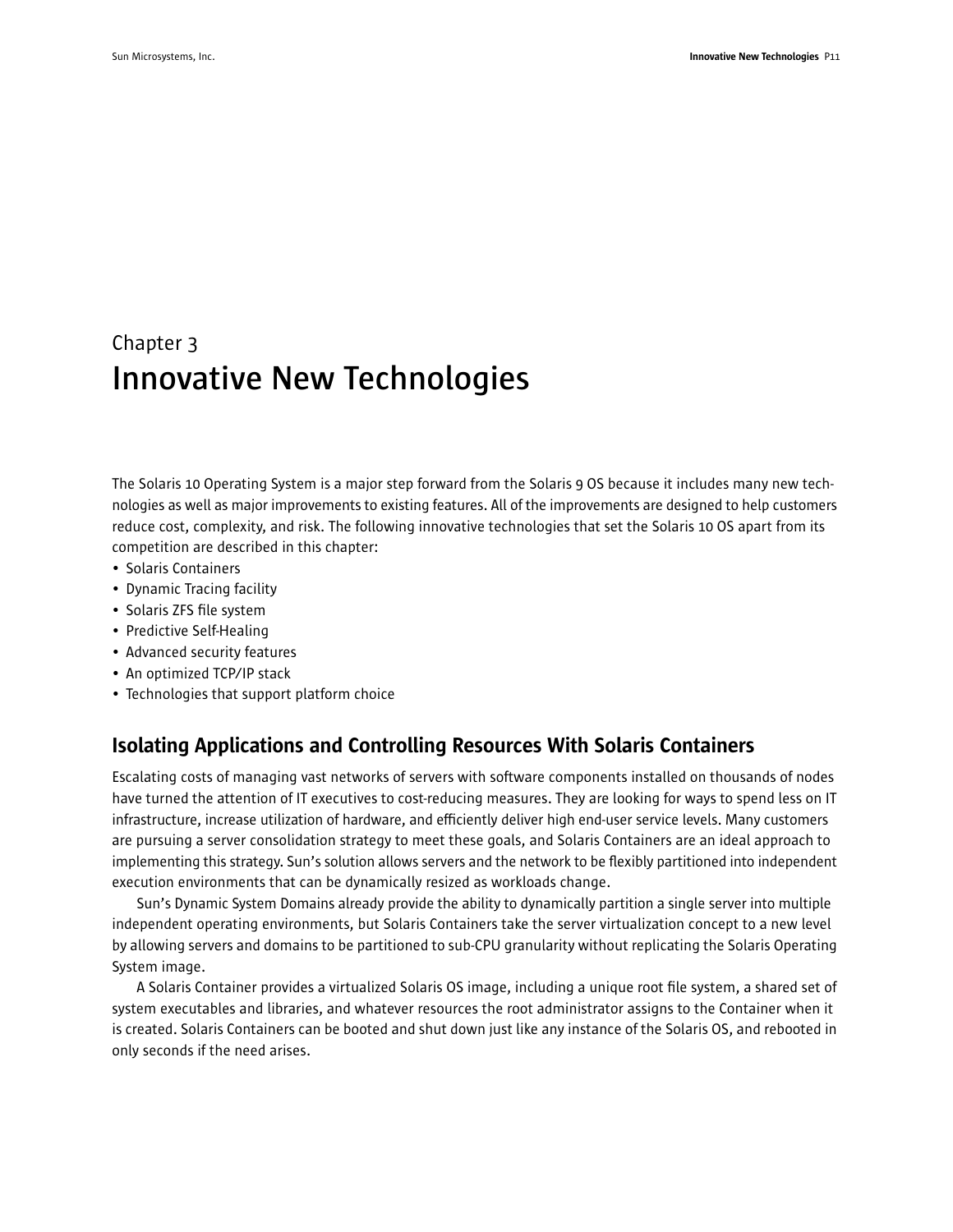Solaris Containers can provide the following business benefits:

- Reduced costs through improved utilization  $-$  By allowing applications to borrow resources from other Solaris Containers where resources are not fully utilized, a much more cost-effective implementation can be realized.
- Reduced complexity Solaris Containers can reduce the number of Solaris OS images to be administered and maintained in a consolidated environment by enabling application isolation without giving each application its own instance of the Solaris OS.
- Reduced risk through isolation Multiple applications can be deployed on a single domain while containing the impact of application failures using separate Solaris Containers for each application.
- Reduced risk of service outages  $-$  Automated dynamic resource sharing helps reduce the risk that service levels will drop below required levels for service-level agreements.

Unlike systems that use high-overhead, virtual machine techniques to implement virtualization, Solaris Containers support mainframe-level partitioning capabilities with almost zero overhead. Sun's approach is unique in the industry in its ability to accomplish sub-CPU partitioning on systems as small as those with only a single CPU. Finally, with feature parity across the platforms supported by the Solaris 10 OS, customers can deploy Solaris Containers on systems using UltraSPARC or x86 architecture processors, including the AMD Opteron family.

Solaris Containers fulfill Sun's vision of bringing high-end system management and partitioning features to even the smallest, single-processor systems. They give administrators the ability to consolidate many applications onto a single instance of the Solaris OS while providing each with independent, virtualized name spaces and resources. This is accomplished by partitioning systems in two key dimensions: *Resources and security*. Solaris Containers are created by combining two complementary, but independent technologies: Solaris Zones and Solaris Resource Manager software.

#### Solaris Zones

There are three families of technologies for partitioning servers in use today:

- *Hardware partitioning* like Dynamic System Domains, available in high-end Sun Fire servers and competing technologies like IBM LPARs and HP vPars
- *Virtual machines* like those provided by VMware and IBM's VM operating system
- *Operating system-level partitioning*, including Solaris Zones, FreeBSD Jails, and Linux-VServers

Compared to hardware-level partitioning technologies, Solaris Zones software brings software partitioning capabilities to servers of all sizes, even to x86 architecture systems. Unlike IBM LPARS, Solaris Zones partitioning technology enables administrators to reconfigure environments without bringing any one down. And unlike virtual machine mechanisms on Linux systems or IBM mainframes, the performance overhead is nearly zero.

Solaris Zones partitioning technology provides a set of up to 8192 virtualized environments per Solaris OS instance that appear to users, administrators, and applications as independent, isolated systems (Figure 2). A global administrator can create zones, allocate resources to them, and then boot them just like they were an operating system. Once booted, Solaris Zones software provides a secure "sandbox" that includes:

- A virtual platform containing a unique root, shared user, and administrator-configured file systems plus network interfaces, IPC objects, a console, devices, and resource management facilities.
- Standard system identity settings including host name, time zone, RPC domain, and locale.
- An independent name space including users, roles, and process IDs.
- Secure isolation from other zones enforced at the kernel level. A process in a Solaris Zone, even if compromised, cannot escalate privileges to compromise the system or another zone.
- Fault isolation that can restrict the propagation of software faults to a single zone. Unlike IBM LPARs and HP vPars, if an error does cause a zone to fail, it can reboot in only a few seconds.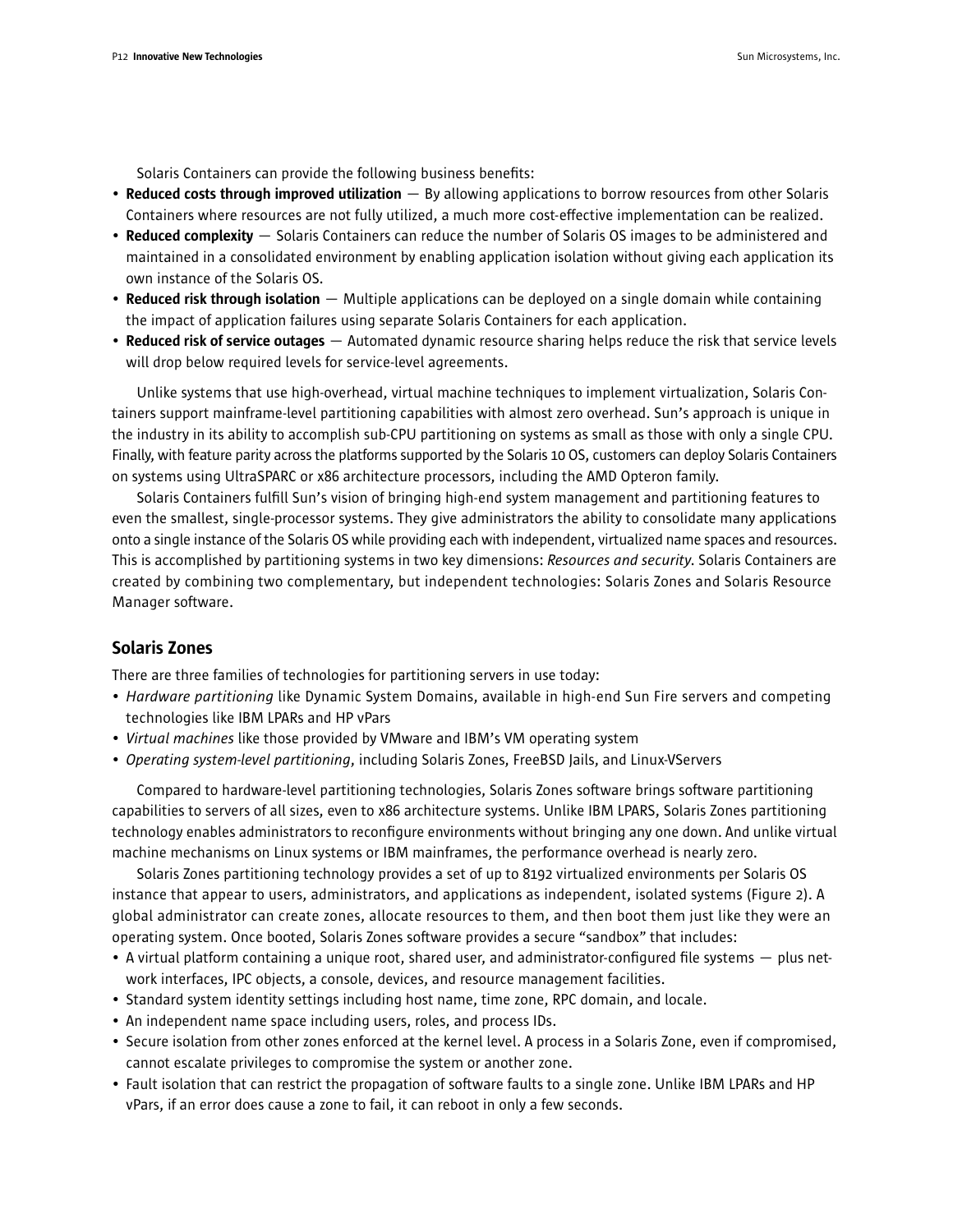

*Figure 2. Three zones running on a single Solaris OS instance, each running their own software and each with their own dedicated subset of system resources and system software.*

For example, a Solaris Container that hosts a Web server might have an IP address that it can bind to port 80, Web server software, and a disk device containing a file system with the Web site's content. Because Solaris Zones are used to isolate the Container, the Web server cannot see any resources not assigned to it. If the application or even system software within the Container fails, it cannot affect other applications running in other Containers. Similarly, if someone exploits a security vulnerability in the Web server, the intruder can only manipulate resources within the Container, helping prevent failures in other applications running on the same server.

#### When to Deploy Zones

Solaris Zones software makes it easy to use a single server for multiple purposes in service provider and corporate data center environments. Organizations can host multiple competing applications on the same platform, and multiple organizations can use a single server, each with their own security domain. For example:

- Hosting facilities can give each customer their own virtualized environment, including IP address, disk storage, Web server, applications, and even a root password.
- Data centers can consolidate multiple database instances onto the same server, with each database administrator having complete control of their virtualized environment. Competing applications — such as online transaction processing and data warehousing — can run with resource allocation changing as business needs change.
- Developers can create and test software that requires root access to install or run; different installation scenarios can be exercised, each in their own zone.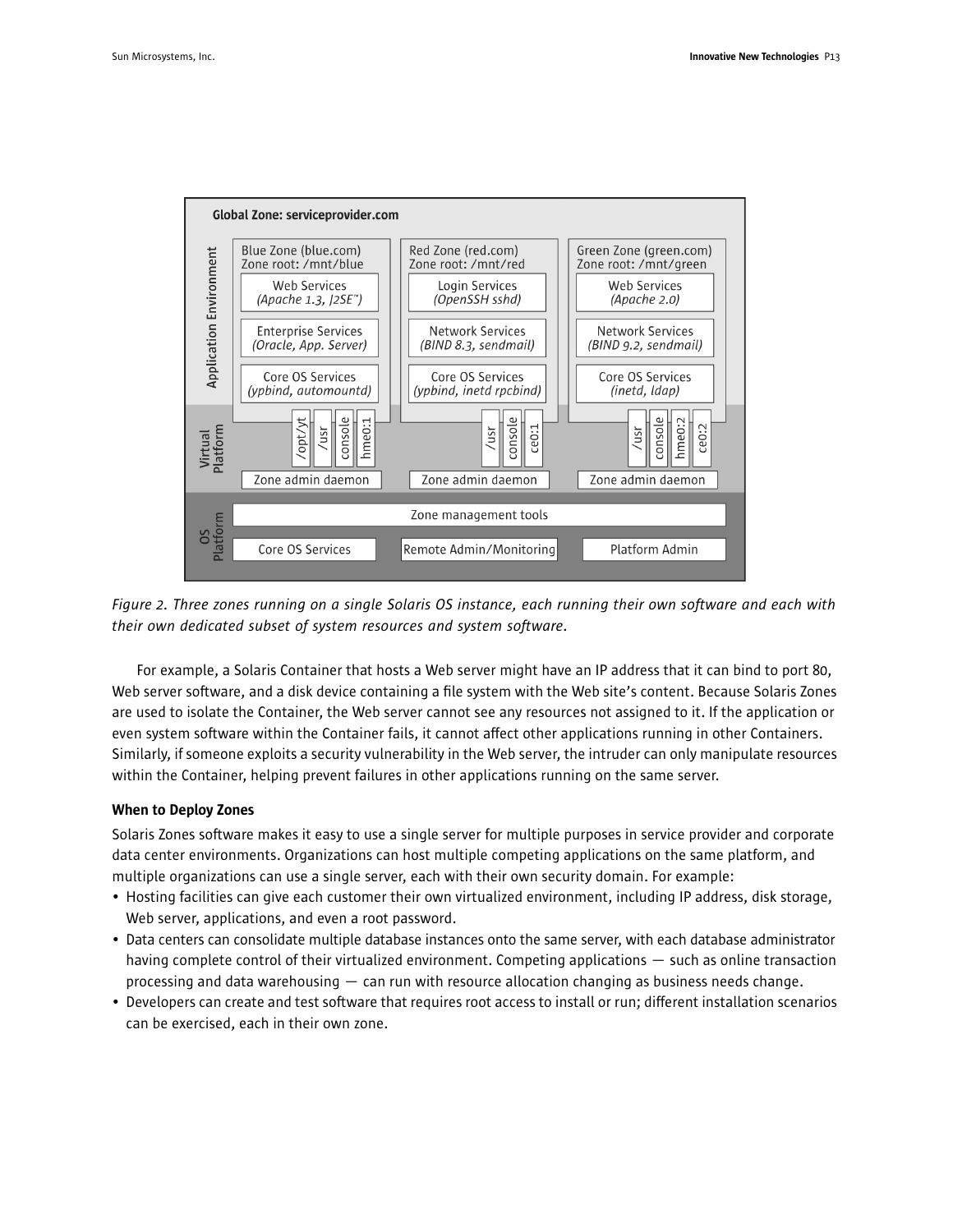- IT organizations can run a production application in one zone and stage a new version in a second zone. Each application has its own environment and isolated set of configuration files. When it's time to make the staged version live, all it takes is changing network addresses and resource allocations.
- Web services environments can consolidate vertically scaled application servers and database servers onto the same multiprocessor server, cutting in half the number of servers required on the back end.

#### Solaris Resource Management Facilities

Whereas Solaris Zones software provides secure, virtualized environments for application execution, Solaris Resource Manager software provides administrators with almost unlimited flexibility to assign and isolate resources to particular zones, and in many cases can be used to allocate resources within a single zone.

Solaris Resource Manager software gives administrators fine-grained control over the resources that applications use, allowing multiple applications to operate on a single server while maintaining specified quality-of-service (QoS) levels. Fixed resources such as processors and memory can be partitioned into pools on multiprocessor systems, with different pools shared by different projects (a specified collection of processes) and zones.

Solaris Resource Manager supports dynamic resource sharing through its Fair Share Scheduler, allowing different projects to be assigned different scheduling classes. Solaris IP QoS (IPQoS) can be used to manage network bandwidth used by multiple, competing network applications. When resources like CPUs and memory are dynamically allocated, resource capping controls can be used to set limits on the amount of resources used by a project. With Solaris resource management capabilities, organizations can consolidate many applications onto one server, helping to reduce operational and administrative costs while increasing availability.

#### Combining Virtualization With Resource Management

The combination of virtualization and resource management embodied in Solaris Containers helps organizations improve availability levels by protecting applications from error propagation and security intrusions. They can reduce costs by making server consolidation flexible, simple, and secure. They help protect existing investments by providing the same facilities on existing servers and new Sun UltraSPARC, x86, and AMD Opteron systems. And, Solaris Containers can help organizations optimize their resource utilization by allowing multiple Containers to dynamically and automatically share resources while maintaining agreed-upon quality-of-service levels.

## Accelerating Application Performance With Dynamic Tracing (DTrace)

When systems exhibit nonfatal errors or subpar performance, the sheer complexity of the distributed software environment can make accurate diagnosis of the root cause extremely difficult. Transient failures such as not being able to support an anticipated user load or consistently not meeting service-level agreements during peak hours of the day can benefit from deep visibility into system behavior to help diagnose the problem. Traditional approaches for debugging transient failures and tuning performance have involved examining postmortem crash dump files and using trial and error approaches to tuning. Not only are these approaches slow and time-consuming, but they may never completely resolve the problem if the root cause is not found. As a result, many applications languish at performance levels nowhere near optimal levels.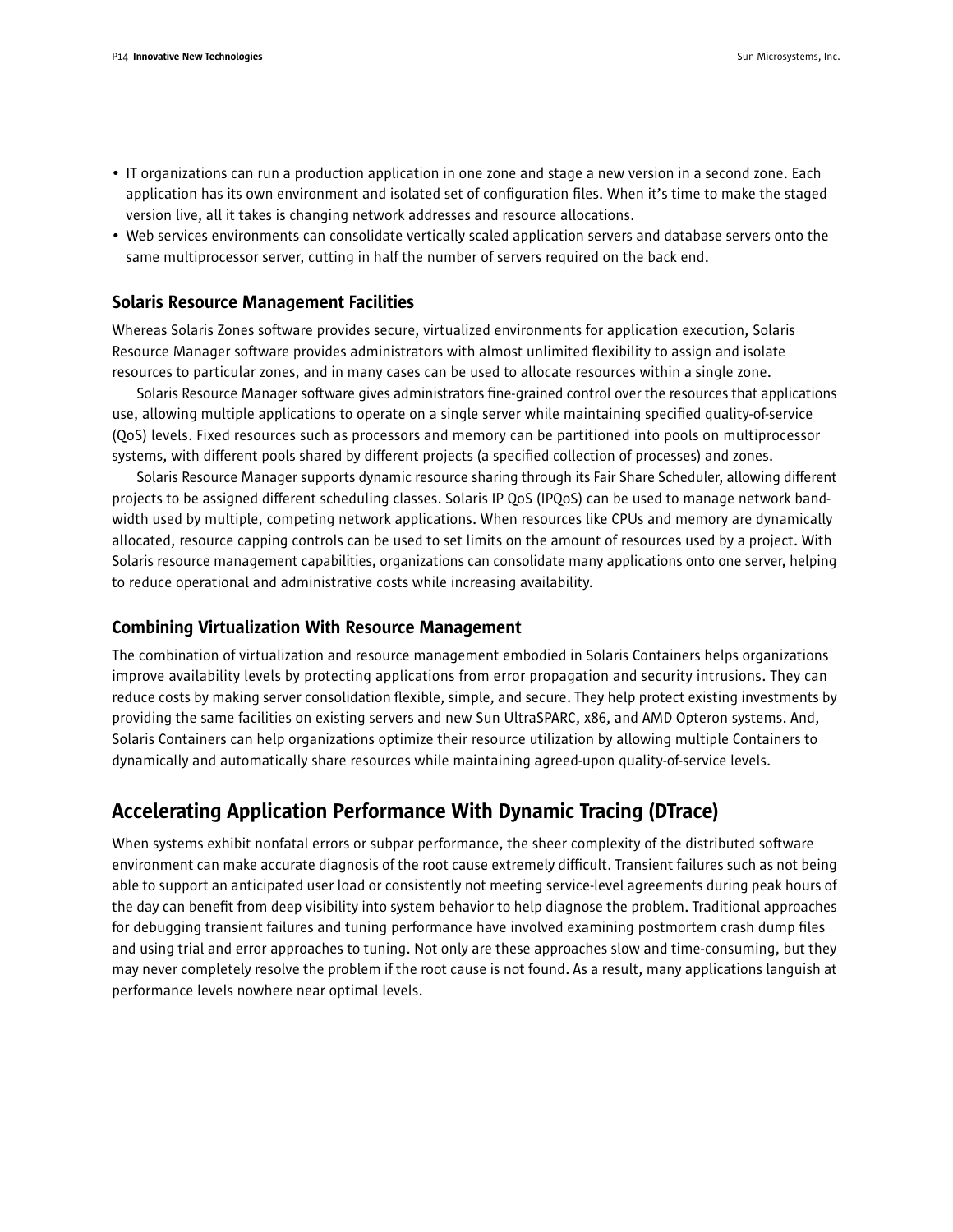The new Solaris Dynamic Tracing (DTrace) facility is a powerful tool that can help developers quickly tune their applications for maximum performance and rapidly identify the root cause of system and application problems. Tasks that might take days or weeks with traditional approaches can often be accomplished in hours or minutes. DTrace is simple enough to be used by both entry-level and experienced developers, and offers substantial benefits that can help businesses reduce cost, complexity, and risk:

- Cost Resolving system or application performance bottlenecks can be reduced from days to hours, saving on labor costs. DTrace also enables businesses to save on hardware costs in two ways. Improving application performance provides more room for growth without the expense of upgrading hardware. And since DTrace can be safely used on production systems, it virtually eliminates the need to deploy a separate test environment.
- Complexity DTrace's single view of the software stack greatly simplifies the tracing process, enabling developers to follow a thread as it crosses between kernel space and user land and back.
- Risk DTrace works with applications as is; there is no need to modify applications, install a debug utility, reboot the OS, or restart applications before, during, or after the DTrace session. Developers can even use DTrace to analyze or tune applications on the Solaris 10 Operating System and then deploy or redeploy those applications on an earlier version of the Solaris OS while retaining most of the benefits of the performance-tuning exercise.

The primary value for those developing business applications is in delivering higher-quality solutions that offer greater performance and stability. For IT service delivery organizations, it means greater utilization of system resources by making better use of the CPU cycles available.

#### Expediting Problem Analysis and Performance Tuning Through Enhanced Visibility

The Solaris DTrace facility provides dynamic instrumentation and tracing for both application and kernel activities — even those running in a Java Virtual Machine. It enables developers to explore the entire system to understand how it works, track down performance problems across many layers of software, or locate the cause of aberrant behavior. It even allows creation of custom scripts to dynamically instrument the system and provide immediate, concise answers to arbitrary questions formulated using the DTrace D programming language.

Tracing is accomplished by dynamically modifying the operating system kernel and user processes to record additional data at locations of interest, called probes. A probe is a location or activity to which DTrace can bind a request to perform a set of actions, like recording a stack trace, a timestamp, or the argument to a function. Probes are like programmable sensors scattered in key places throughout the Solaris OS. To explore an area in question, users can turn on the appropriate sensors and program them to record information of interest. Then, as each probe fires, DTrace will gather the data from the probes and report it. If no action is specified for a probe, DTrace simply tracks each time that the probe fires.

DTrace probes come from a set of kernel modules called providers, each of which knows how to perform a particular type of instrumentation to activate probes. When DTrace is run, it invokes a compiler for its D language to look for probes that have been requested by the user and to gather data from providers about the instrumentation that is needed to activate the probes. Providers maintain the system-level information about probes, allowing users to request actions to be taken when the probe fires and leaving the instrumentation of that request to be performed dynamically by the DTrace utility. For example, the user may request that DTrace publish values for specific variables whenever a probe fires and DTrace would execute the required actions to collect that data whenever the probe fires.

Developers can use DTrace D programs to bind their own customized tracing actions to any of the more than 30,000 published probes within the Solaris kernel and to instrument any line of code in an application that runs on the Solaris OS. Figure 3 shows the different components of the DTrace facility, including providers, probes, DTrace kernel software, and the *dtrace* command.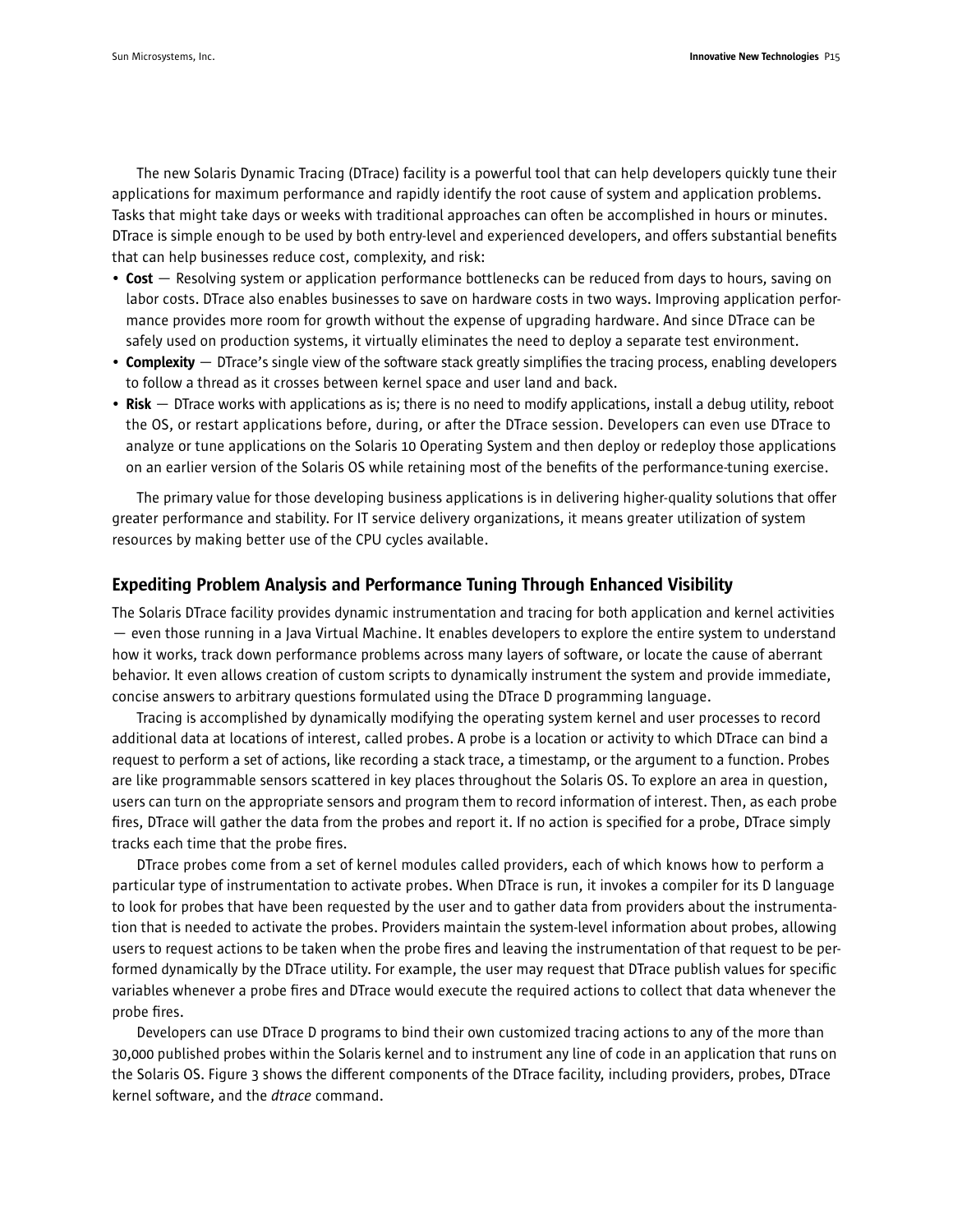

*Figure 3. The DTrace facility is architected to enable visibility into both user land and the Solaris kernel.*

### Reducing Risk

Stability and low-performance overhead are hallmarks of this new utility because DTrace was designed from the beginning to run on production systems. Risk is reduced because users can dynamically turn probes on and off with no need to reboot or otherwise configure the operating system, disable or alter applications, or change user or client access. DTrace is also programmable, so analysis routines can be written and reused.

Safety is enhanced because the DTrace execution environment performs its own error handling and uses proven probes that already exist inside the Solaris OS. D program runtime errors such as dividing by zero or referencing invalid memory are managed directly by DTrace. When such an error occurs, DTrace simply reports the error and disables the instrumentation, allowing the developer to correct the mistake and try again. As a result, developers can never construct an unsafe program that would cause DTrace to inadvertently damage the Solaris kernel or one of the user processes running on the system. These safety features allow DTrace to be used in a production environment without fear of crashing or corrupting the system.

## Virtually Eliminating the Performance Penalty for Tracing

Although DTrace is always available and ready for use, it has no impact on system performance when not being used. All of the instrumentation in DTrace is completely dynamic. Probes are enabled discretely only when they are specifically called out by the user. No instrumented code is present for inactive probes, so there is no performance degradation of any kind when DTrace is not in use. Once the DTrace command exits, all of the probes that were used are automatically disabled and their instrumentation is removed, returning the system to its exact original state.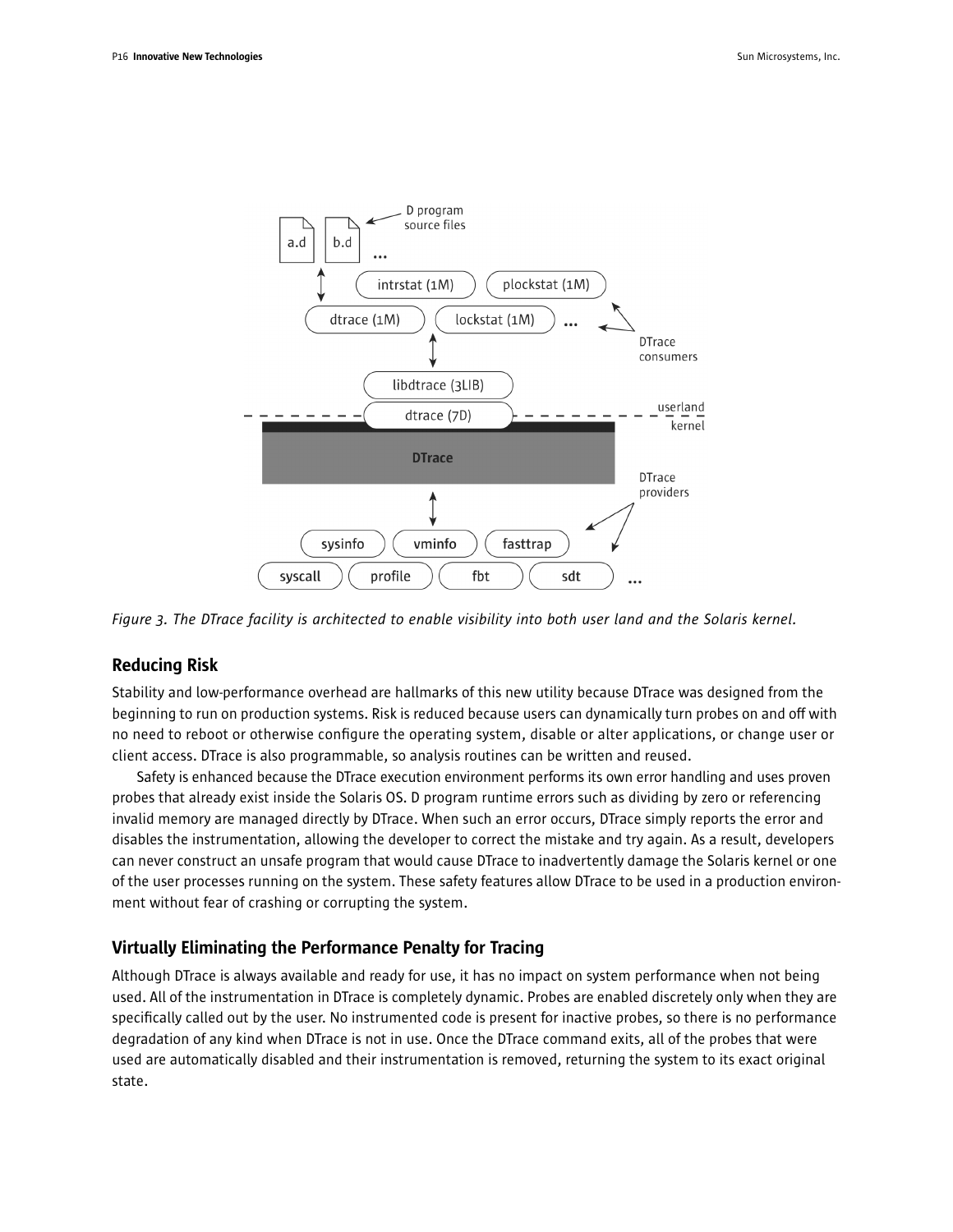DTrace instrumentation is also designed to be as efficient as possible. When DTrace is executed, the instrumentation for each probe is performed dynamically on the live running system. The system is not paused in any way and instrumentation code is added only for the probes that are enabled. As a result, the probe effect of using DTrace is limited to exactly what DTrace is asked to do; no extraneous data is traced.

### Success With DTrace

DTrace has helped Sun improve the performance of both kernel functions in the Solaris OS and customer business applications. For example, for one customer's business-critical trading application, DTrace was run on a live system and the team was quickly able to pinpoint a bottleneck presented by the customer's use of a nonscalable memory allocator. Replacing the component with a more scalable version resulted in a 1000-percent performance increase. Improvements of this scale not only dramatically reduce overall system cost, but they can also have a direct impact on the number of transactions processed each day, adding to top-line revenues.

## A New Approach to Storage Management With the Solaris ZFS File System

Traditional file systems are made up of data structures overlaid onto a disk volume that is managed independently by a separate volume manager. This approach involves configuring storage devices, virtualizing multiple devices into logical volumes, and finally laying out a file system structure onto them. Each layer must be managed consistently with every other layer, making storage difficult to manage and configurations prone to error. Even when everything goes right, the disk space can be underutilized because each file system must be configured from the beginning to handle an anticipated maximum amount of data.

Sun's Solaris ZFS fundamentally changes the storage equation by integrating devices, storage, and file system structures into a single structure (Figure 4). By integrating the file system with volume management, the risk of a misconfiguration at one layer affecting another layer is virtually eliminated. Sun's file services technology results in more effective use of storage and provides a high degree of reliability and flexibility that can help reduce cost, complexity, and risk.

The primary business benefits of Solaris ZFS include:

- *Improved availability* through online administration and fault resilience features
- *Greater efficiency of administration* through automation features such as dynamic load balancing, logging, and flexible volume management, which can help simplify overall file system management and reduce installation and setup time
- *Improved storage utilization* due to a data compression algorithm and a feature that manages distributed hot space, reducing the need for reserve capacity
- *Investment protection* through adherence to existing standards (POSIX APIs), enabling existing software to run unchanged
- *Greater flexibility* due to massive capacity (up to 2<sup>128</sup> bytes) and elimination of the requirement for a one-to-one mapping between file systems and volumes
- *Reduced risk of data loss* through data integrity, encryption, and enhanced access control features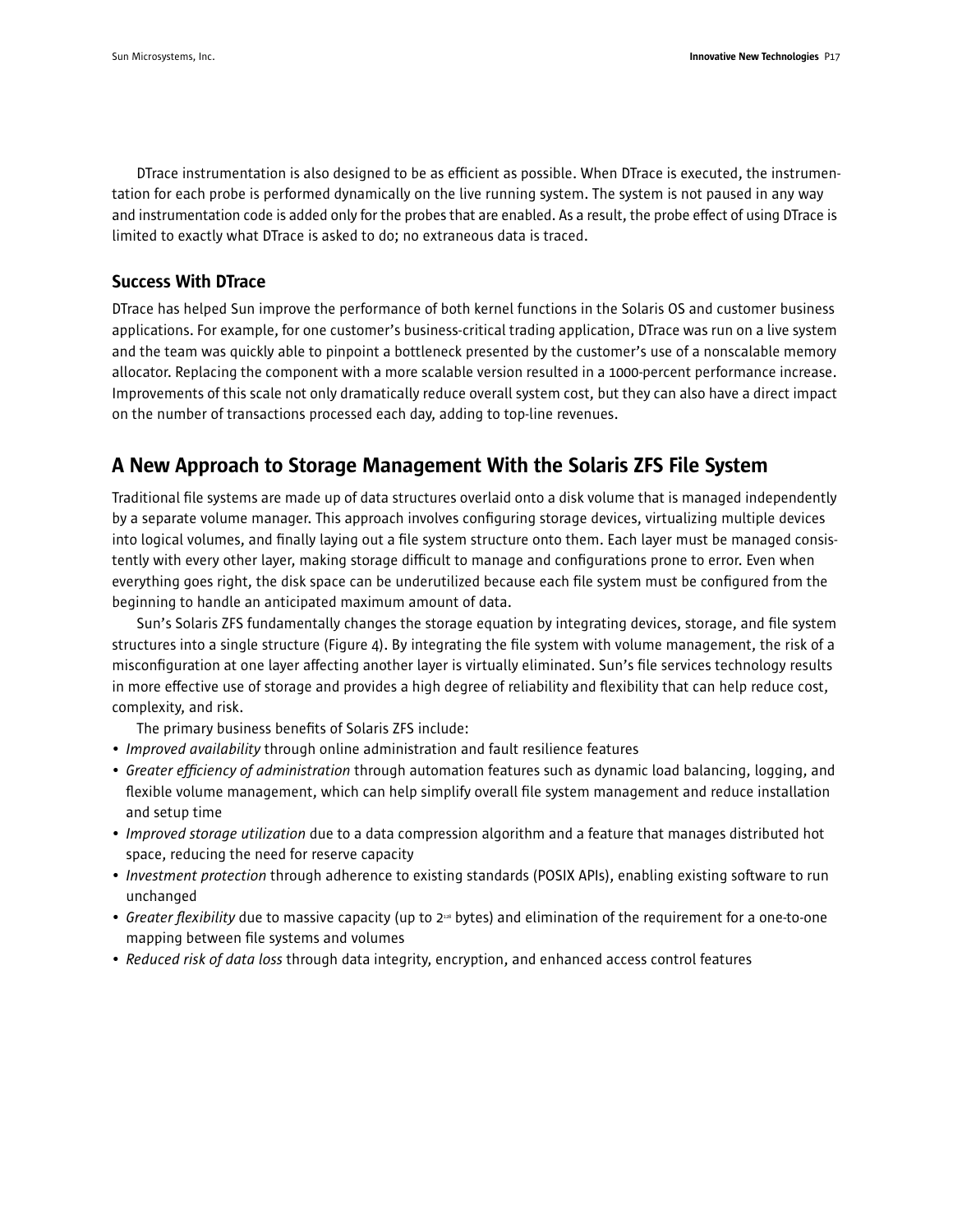



Key advantages of Sun's new Solaris ZFS as compared to other offerings include:

- Massive Capacity  $-$  128-bit compared to most 32-bit file systems
- Advanced Data Protection Checksums and always consistent data structures
- Always Online  $-$  No need to take storage offline for administration tasks
- Fast Operation Less that 1 second to create a new file system
- Reduced Administration Costs Far simpler administrative model

#### Flexibility by Design

Solaris ZFS is built to allow file systems to be created on an as-needed basis, so administrators can create a file system per user or a file system per application, as needs dictate. It breaks the bond of a single file system per volume, allowing as many file systems as desired to be allocated from the single pool of storage. This allows more efficient use of storage because different file systems can draw storage from the pool without each one having its own internal fragmentation. This is the perfect complement to Solaris Containers, making it easy for organizations to deploy many Containers with as many file systems as needed.

Solaris ZFS also implements POSIX-compliant file system semantics and stores its structure in an endian-neutral format (where byte order is independent of the CPU architecture). The result is that file systems created with Solaris ZFS on a big-endian UltraSPARC system can later be mounted on a little-endian x86 architecture server, and vice versa. In addition to its standards-compliant behavior, it also supports per-file system attributes. Compression, for example, can be enabled as a file system attribute, resulting in all data stored to the file system being compressed. Solaris ZFS is also written to utilize the Solaris Cryptographic Framework, so future versions may include encryption as a file system attribute.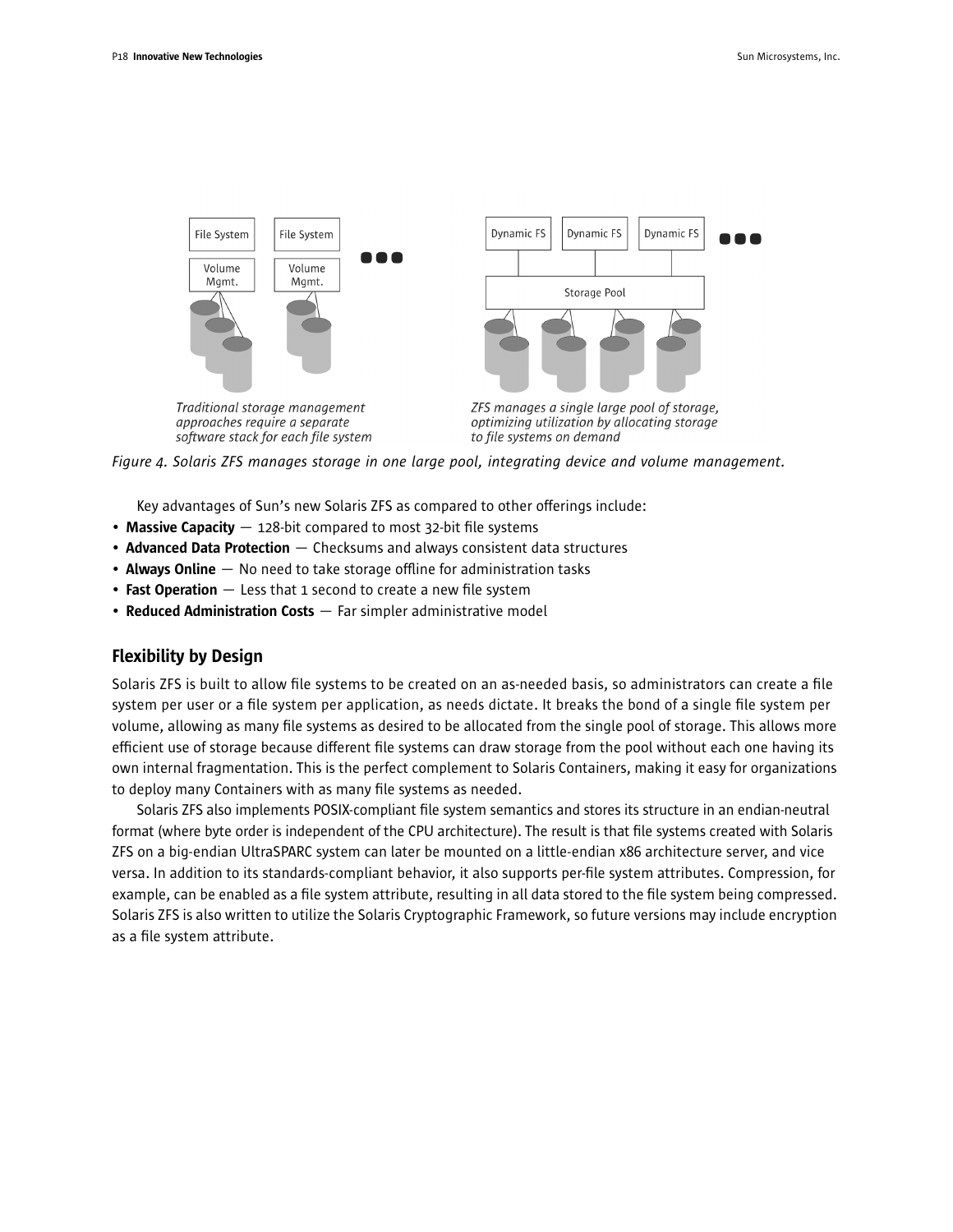#### Dynamic Data Management

Solaris ZFS can dynamically grow up to  $2<sup>12</sup>$  bytes, automatically configuring the pool as storage devices are added, removed, or reconfigured. Solaris ZFS can also dynamically provision itself according to policies. This means that administrators can add more storage to an existing file system without unmounting, locking, or otherwise interrupting the service that it provides. Removing storage is just as easy. Solaris ZFS enables administrators to state the intent of their storage policies rather than describe all of the details needed to implement them.

In a consolidated environment where multiple applications are running on a single server, there is also a need to more efficiently manage storage resources to deliver high performance, maintain isolation, and avoid fragmentation. Everyone knows the trade-offs: The more volumes needed to support different isolated environments, the higher the cost in terms of fragmentation and underutilized disk space. Solaris ZFS helps administrators partition storage on a fine-grained basis, flexibly using a single pool of storage for multiple file systems and securely allocating them to users, applications, or containers. This allows any single use to grow or shrink, while optimizing overall utilization.

#### Data Integrity and Availability

Unlike most file systems in use today, Solaris ZFS avoids data corruption due to system failures or power loss by keeping the data on the disk self-consistent at all times. Solaris ZFS manages data using *transaction groups*, which use copy-on-write semantics that always write data to a new block on disk before changing pointers that commit the write. These low-level semantics support file system snapshots at a fundamental level, making it easy for administrators to take consistent backups or roll back all data to a known point in time. They also support future plans for Solaris ZFS, including integrating file system semantics with application semantics so that, for example, a commit operation on a database transaction could eventually be tied to the transaction taking place in the file system itself.

Most file systems implicitly trust the data they read in from disk, which can result in everything from corrupted application data to a system panic. Solaris ZFS incorporates checksums into the file system structure itself. With every block protected, Solaris ZFS can validate every bit of data read in from disk, detecting any data corruption. Because Solaris ZFS is integrated with volume management, it can actually repair faults when they are detected. In the case of a file system configured with disk mirroring, for example, Solaris ZFS can obtain an intact copy of the corrupt block and remap and rewrite the block on the original disk, delivering pristine data to applications. The copy-on-write semantics in Solaris ZFS also help protect RAID 5 volumes from inconsistencies that could otherwise be caused by writing data before parity.

## Reducing Hardware and Software Failures With Predictive Self-Healing

When things go wrong on traditional systems, administrators try to make sense of the problem by looking at error messages as well as system and application log files. Unfortunately, these preprogrammed error messages tend to show only the symptoms and do not necessarily reveal the underlying problem. Administrators interacting with a stream of symptoms can find them hard to understand and even more difficult to interpret.

Sun believes that the system — not an army of administrators and engineers — should be responsible for diagnosing and even repairing faults as much as possible. Rather than just providing clues as to what might be wrong, a system should inform administrators on what action to take — and the system may recommend taking action long before there is any visible symptom in terms of actual application failures.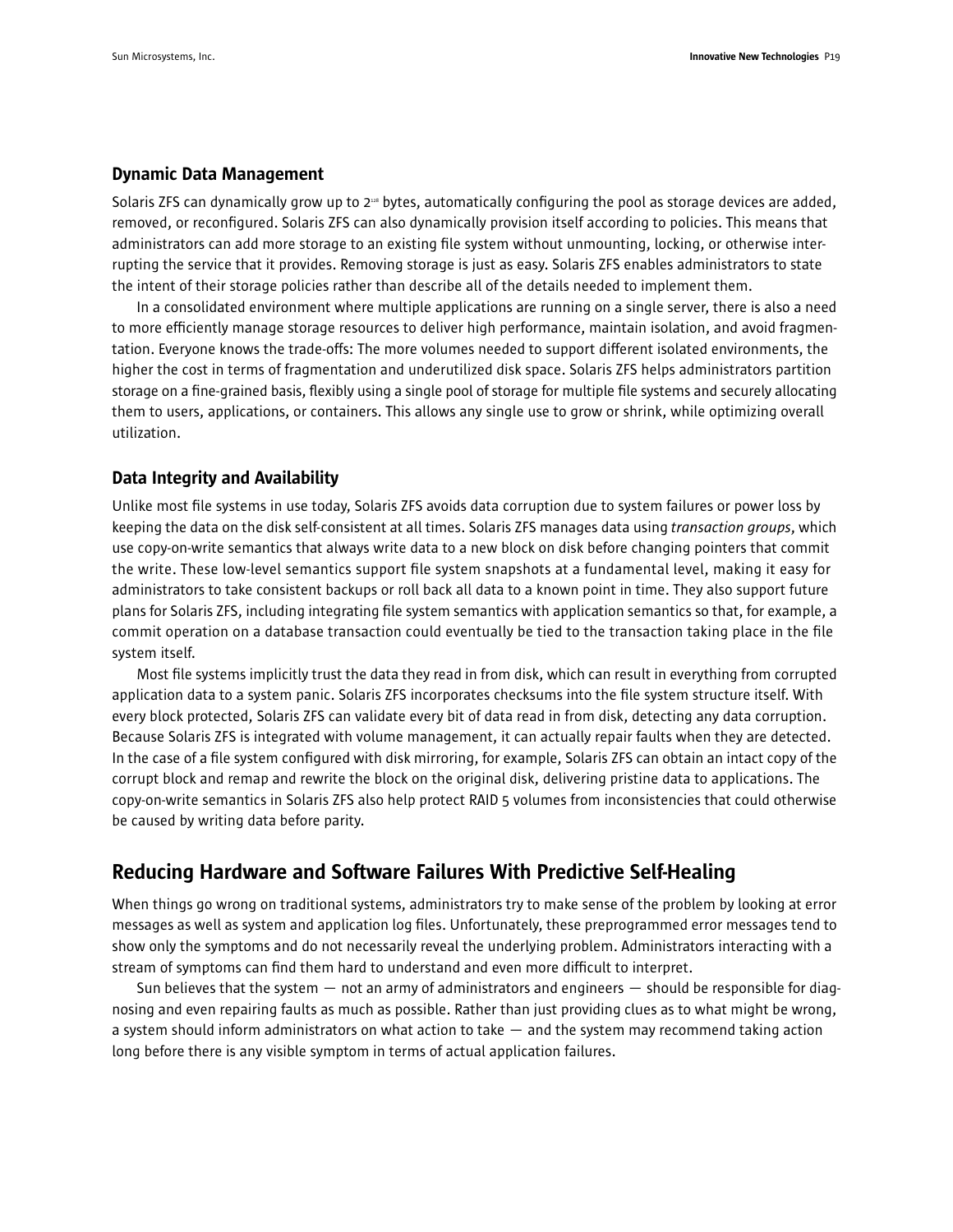The Solaris 10 Operating System delivers a breakthrough approach to service availability with automatic online error detection and auto recovery for all systems. It proactively removes failing components from the system before failure and automatically restarts failed applications and services. The business benefits include:

- Lower TCO Through Reduced Downtime  $-$  Automated detection and diagnosis of system component failures allows problems to be diagnosed in milliseconds rather than manually in hours, reducing both administrative costs as well as the cost and lost revenues due to application service failures.
- Reduced Risk Greater availability achieved through proactive fault management translates into reduced risk of business losses such as dissatisfied customers or missed opportunities for revenue.
- Reduced Complexity  $-$  Automatic management of failing system components and applications on all systems running the Solaris OS can greatly simplify the task of enterprise system management.

The Solaris OS has long incorporated self-healing measures. For example, the kernel memory scrubber constantly scans physical memory, correcting any single-bit errors that it finds so that it can reduce the chance of those problems turning into uncorrectable double-bit errors. The Solaris 10 OS takes a big leap forward in self-healing with the introduction of Solaris Fault Manager and Solaris Service Manager. Businesses can also further extend the reach of Solaris 10 OS self-healing capabilities by adding remote management and support through Sun<sup>®</sup> Remote Services (SRS) Net Connect.

#### Automating Detection and Diagnosis With Solaris Fault Manager

Solaris Fault Manager, a common system that works across all platforms running the Solaris OS, reduces complexity by automatically diagnosing faults in the system and initiating self-healing actions to help prevent service interruptions. It helps increase availability by configuring problem components out of a system before they cause a failure, and in the event of a failure, it can automatically recover and restart applications. The higher availability that can be achieved through these features also translates into decreased costs, including reduced loss of business due to down services, improved resource utilization, and reduced administration costs.

Solaris Fault Manager provides a pluggable, dynamically updated fault management architecture that can be updated with increasingly sophisticated fault management modules as they become available — and without having to reboot the system. It accepts a stream of binary telemetry data regarding the system's health (Figure 5). Data is fed to a set of dynamically loadable diagnosis engines that examine incoming events that are related to their particular function, for example, memory or CPU faults. The diagnosis engine performs synchronous actions such as logging a detected error. It asynchronously produces a fault diagnosis once it has observed discernible patterns from a stream of incoming errors. A specific fault diagnosis is determined using root-cause analysis and by making inferences on a series of incoming events. Much like a good detective solves a crime by piecing together a sequence of events, a fault is detected by observing a sequence of specific error events.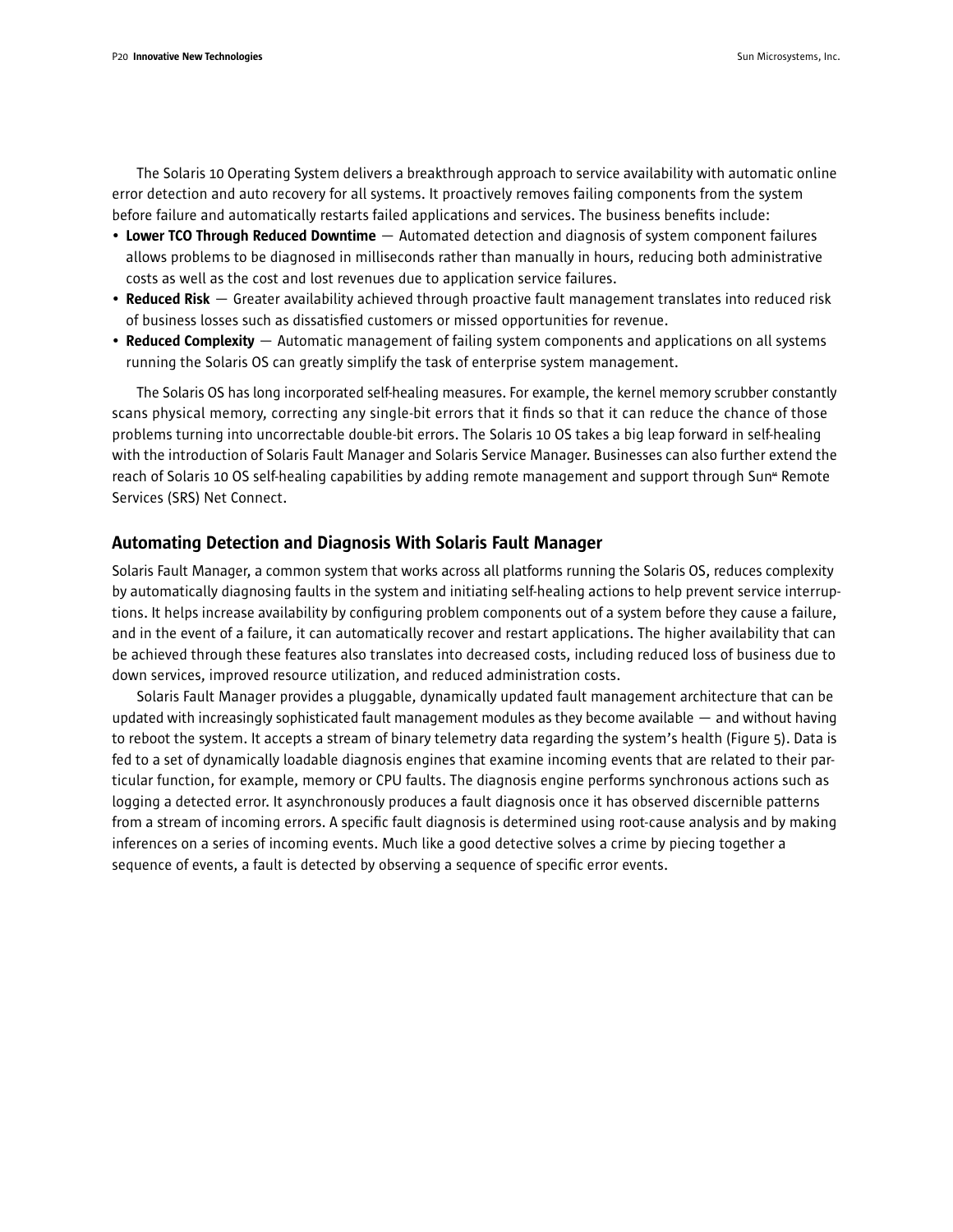

*Figure 5. Solaris Fault Manager receives incoming telemetry data, makes diagnoses based on incoming events, and dispatches agents to respond to the error and provide information to administrators and to Sun.*

Once Solaris Fault Manager comes up with a specific diagnosis, it provides fault information to agents that know how to respond to specific faults. An agent designed to respond to a memory error might determine the memory addresses affected by a specific chip failure and remove the affected locations from the available memory pool. An agent designed to respond to a specific software error might restart the affected service. Fault agents can also direct administrators to take specific action, and also provide information for Sun Services personnel — all with localized error messages in the administrator's language. New and improved fault agents can be dynamically incorporated into the fault manager so that more sophisticated analyses can be implemented and deployed without forcing a system reboot.

Solaris Fault Manager can grow in sophistication as new diagnosis engines and corresponding fault management agents are created — so organizations can reduce cost and complexity today, and reduce it even further as new and improved components are created.

#### Automating Service Management With Solaris Service Manager

UNIX systems have traditionally included a set of services, each of which consists of a single process listening and responding to requests to perform certain tasks. Examples include remote logins, file transfers, and e-mail handling. As services hosted on UNIX systems have become more complex, they encompass many processes and a wide range of startup scripts, configuration, and data files — all of which are time-consuming and difficult to manage.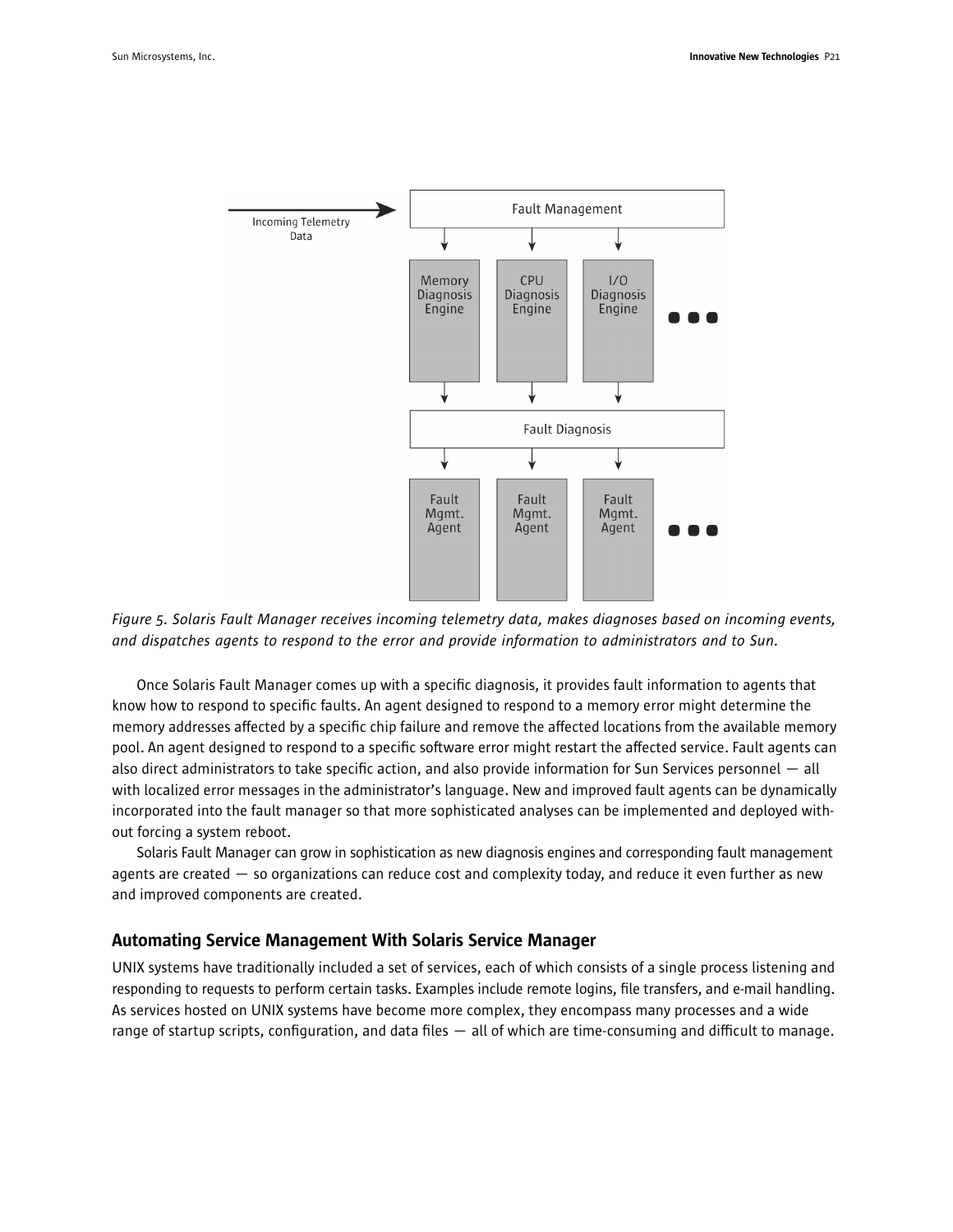Solaris Service Manager breaks with tradition by helping to make service management fast, easy, reliable, and secure. Beginning with the core set of services packaged with the operating system, Solaris Service Manager converts them into first-class objects that administrators can manipulate with a consistent set of administration commands. Even better, Solaris Service Manager is integrated with Solaris Fault Manager, so when a low-level fault is found to impact a higher-level component of a running service, Solaris Fault Manager can direct Solaris Service Manager to take appropriate action. The result is less service downtime due to hardware and software failures as well as less downtime through automated diagnosis and reduced administrator error.

Using Solaris Service Manager, administrators can take actions on services including start, stop, restart, enable, disable, view status, and snapshot. Service snapshots save a service's complete configuration, giving administrators a way to roll back any erroneous changes they might make to a service. Snapshots are taken automatically whenever a service is started to help reduce risk by guarding against erroneous errors. Organizations wishing to integrate their own business applications into this framework can develop a plug-in that lets them leverage the benefits of Solaris Service Manager.

Solaris Service Manager is implemented with three key components:

- A r*epository cache manager* that stores current service state as well as its manifest. Every service has a manifest that includes administration settings, methods for executing actions on the service, and a dependency graph. Administrators can also define roles and access control lists so that any actions taken on a service are controlled by the kernel's access control mechanisms.
- A *master restarter* can be invoked by administrators or by Solaris Fault Manager as a result of a hardware or a software fault diagnosis. It uses the dependency graph to determine exactly how to restart a service based on its current state.
- A set of *new administration tools* helps administrators maintain and take actions on services. Administration commands are integrated with the kernel's Role-Based Access Control and process privilege mechanisms. This makes it easy to create different roles for maintaining different services, allowing administration chores to be split up and/or delegated to specialists.

#### Increasing Availability With Sun Remote Services Net Connect

Sun Remote Services (SRS) Net Connect is a collection of services that can help businesses better manage their IT environment. It is designed for anyone who maintains and manages Sun IT environments, and provides a channel for collaborative support as well as direct access to the knowledge of Sun experts. It is Sun's intention to integrate the SRS Net Connect remote monitoring services with Solaris Service Manager and Solaris Fault Manager so that replacement parts can be on their way immediately upon a fault diagnosis.

SRS Net Connect utilizes the Internet to deliver hardware failure, system performance, and trend data to a password-protected SRS Net Connect Web portal. Its Web-based services provide the ability to self-monitor systems and storage, and to create reports to help analyze and proactively manage system performance and availability. An automatic notification feature also enables administrators to respond quickly when a system event occurs. If there is a need to engage Sun for support, important system information is immediately accessible to Sun support technicians, enabling collaboration that can help reduce time to resolution.

SRS Net Connect can help businesses:

- Enhance and optimize availability of Sun systems
- Resolve problems faster by detecting them earlier
- Improve management of the IT environment
- Realize greater value from IT investments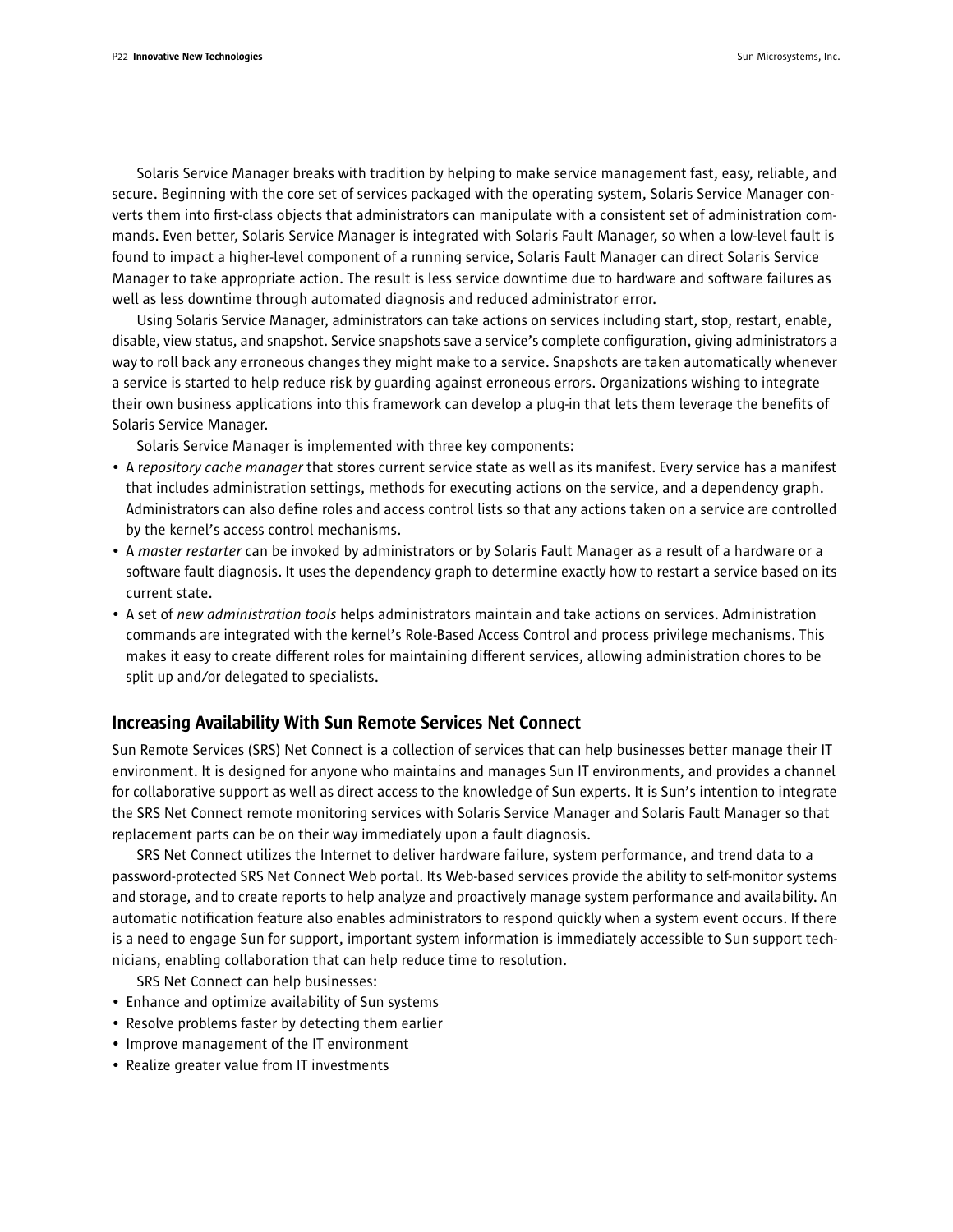## Unparalleled Security

The Solaris 10 Operating System includes many new ways to protect data and applications, including military-grade security features that were once available only in Sun's Trusted Solaris product. The Solaris 10 OS offers User Rights Management, supported through Role-Based Access Control (RBAC), to provide strict control over the access rights that both applications and users are allowed to exercise. Sun has also increased system and application security through its Process Rights Management mechanism that limits process access to resources for fine-grained security control while reducing the risk of system-breaching exploits. Process Rights Management is a key technology that supports Solaris Containers. Granting processes and applications rights to only the resources they require to get their job done, Solaris Containers limit the resources that can be accessed should a successful intrusion take over the process. Thus, the security features of the Solaris 10 OS enable:

- *Secure environments* through more easily hardened operating system software, protection for user data, and fine-grained limits on process rights
- *Secure applications* that are isolated from one another using Solaris Zones software, part of Solaris Containers
- *Secure communications* through standards-based interoperability, the new Solaris Cryptographic Framework, and a new integrated stateful packet-filtering firewall built into the Solaris OS

#### Secure Execution Environments

Most UNIX operating system kernels are littered with checks for a zero userID that indicate a request by the root user. Once a process successfully passes through such checks, it gains unfettered access to most of a system's resources. An amazing number of processes must run as root, if even for a short while. Web servers need root access in order to bind to port 80. The ping command needs network stack access in order to send ICMP packets. File system backup and restore commands need to run as root in order to access raw disk devices and to set userIDs on restored files. Each of these commands (and there are many more) act as a potential attack vector, because if an intruder is able to hijack the process with a buffer overflow or a more subtle semantic-based attack, the process can do whatever the intruder wishes it to do. A rogue process with access to I/O devices, memory areas, and other processes can corrupt or compromise business-critical data. It can install Trojan horses that can operate long into the future, and it can destroy application and system files that result in a complete service denial.

In the environment governed by Process Rights Management, processes with less than root privileges can have access to a restricted set of system objects, significantly limiting the damage they can do if they are somehow compromised. Adapted from the Trusted Solaris OS, Process Rights Management is integrated with User Rights Management through Solaris OS Role-Based Access Control so that administrators can assign specific rights that constrain user or process actions. For example, a Web server can be given only the specific right to bind to a lownumbered port (such as port 80), allowing it to do its job while preventing it from doing more. Sun's solution is particularly elegant because it allows existing programs to run unchanged, giving developers the opportunity to adapt this new rights management model at their convenience.

Process Rights Management implements a model that allows a process to inherit a set of rights known as its *limit set* (Figure 6). Once it begins executing, it can shrink the set of rights that it allows itself by reducing its *permitted set*. It can further reduce its own set of rights by shrinking an *effective set*. A process may expand and contract its effective set as needed to perform different functions, but its effective set can never be larger than its permitted set, and its permitted set can only shrink, never grow.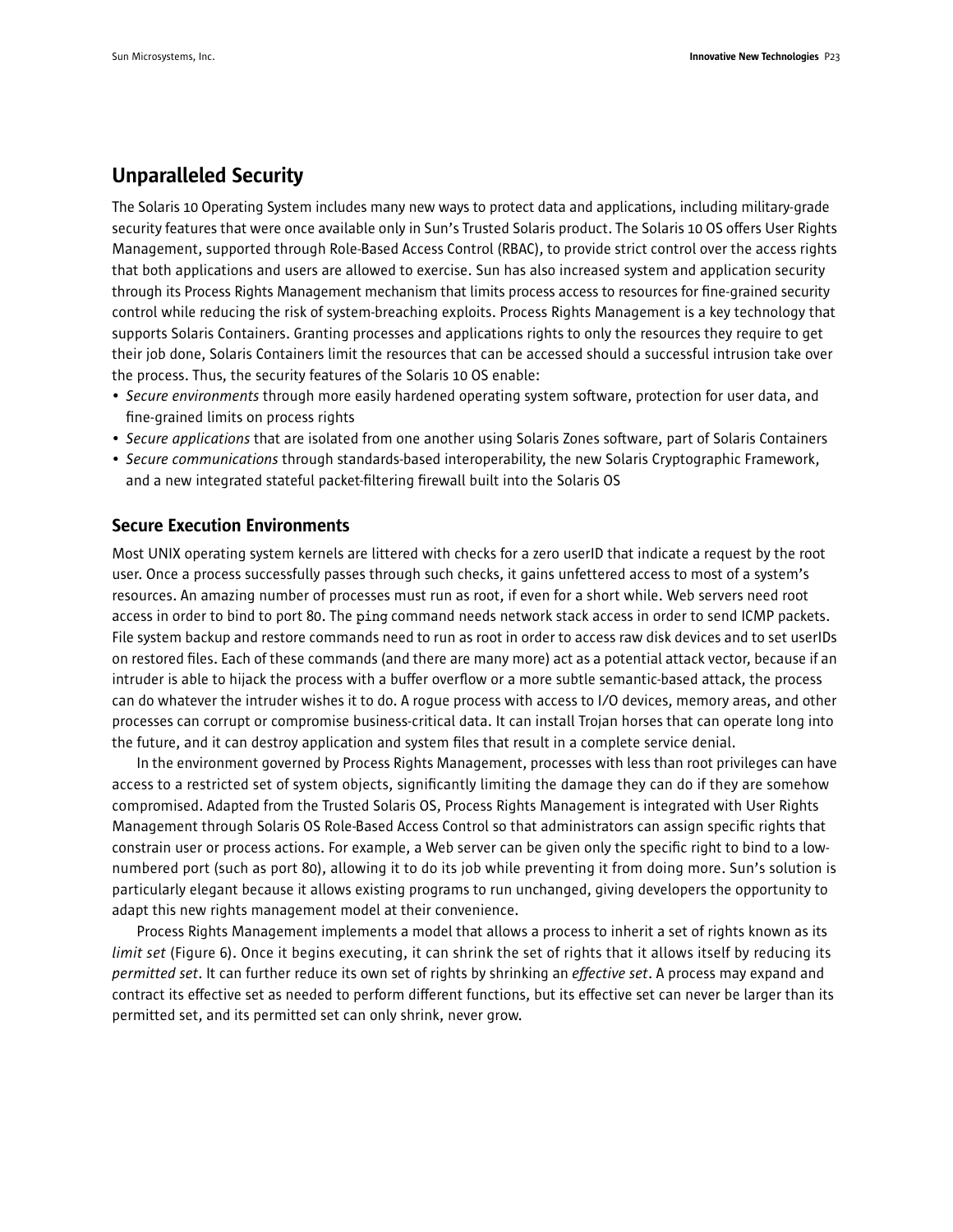

*Figure 6. Process Rights Management allows processes to reduce their rights but only expand and contract them within the scope of their permitted set.*

A Web server, for example, can run with the root userID but without full privileges just long enough to complete binding to port 80. Then it can change its userID and drop the privilege to bind to low-numbered ports from its effective set. Now the Web server can run as a nonroot process with its limit set containing the bind-to-port-80 right. At no point in this process does the Web server have full access to all system resources.

Sun implemented Process Rights Management by replacing all kernel checks for zero userIDs with more finegrained rights checks. Sun also modified most system programs so that they use the new Process Rights Management facilities. The result is that this new high level of security works right out of the box:

- Process Rights Management makes it easy to significantly harden the operating system.
- It is used to restrict actions for processes in zones.
- Most system daemons now run as nonroot users with rights assigned to them that are sufficient to perform their specific function.
- The changes are transparent to applications, allowing administrators to apply privileges to existing applications.
- Developers can integrate privileges into their products to further protect their customers from potential attack through misuse of their applications.

#### Isolating Applications Using Solaris Zones

Solaris Containers, which can be used to isolate applications in their own virtualized Solaris OS environment, utilize security features in Solaris Zones to establish security boundaries. The secure boundaries protect an application from escaping its zone should it become compromised in some way.

Solaris Zones use Process Rights Management to establish a *limit set* for any process within the zone. Then, even the root user has access to only those resources that are assigned to the zone. For example, the root user would be allowed to mount a file system on a disk device only if that device is assigned to the zone. Similarly, a Web server can bind to port 80 on an IP address, but only the IP address that is configured onto a network interface assigned to the zone.

When organizations add powerful features like those provided by Solaris Zones to existing Solaris OS security capabilities (for example, a nonexecutable stack), they can make application environments even more secure.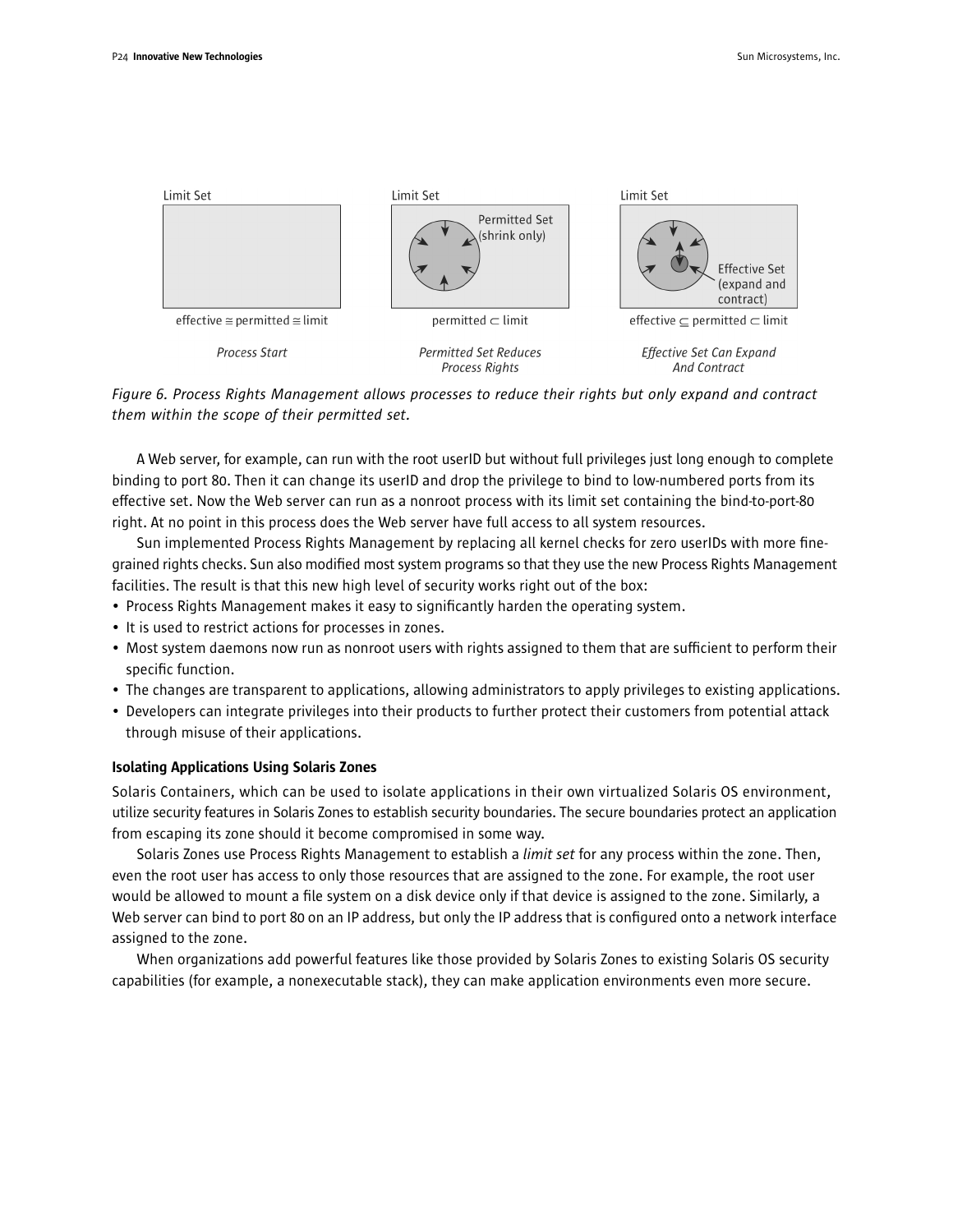#### Hardening the Environment With the Solaris Security Toolkit

The Solaris Security Toolkit, also known as the JumpStart™ Architecture and Security Scripts (JASS) Toolkit, provides a flexible and extensible mechanism to minimize, harden, and secure systems running the Solaris OS in a simple and automated way. Hardening essentially reduces the footprint of the Solaris OS to only those components that are needed for the specific application at hand. The reduced environment is therefore less vulnerable to an attack because it is less visible and more restricted in terms of what it can do if compromised.

The toolkit is designed to assist in the development, deployment, and maintenance of secured systems. It is comprised of a set of scripts and directories implementing the recommendations of the security-related Sun Blue-Prints™ OnLine articles. Extensive documentation on its use is available online at *sun.com/blueprints/browsesubject.html#security*.

#### Secure Communication

From the time users log into a server and access files and applications on the system, to when they venture out onto the Internet, they can be assured of one of the industry's strongest security solutions when they use the Solaris OS. Because Sun designed the Solaris OS with the belief that all systems should be networked, it has been built to securely interconnect with other systems in heterogeneous environments and to be more secure from the viruses and worms that so often plague software designed without security and networking in mind. Secure communication is critical whether building an enterprise network or providing services to millions of users over the Internet.

#### Interoperability Through Open Standards

Most enterprises today run heterogeneous networks, utilizing workstations, servers, and software from a variety of vendors. Secure interoperability based on open standards is key to organizations that need to contain cost and complexity. The Solaris 10 OS includes improvements to open standards-based networking beyond what was available in previous versions:

- The Solaris 10 OS provides native Lightweight Directory Access Protocol (LDAP) authentication protected by Secure Sockets Layer (SSL)/Transport Layer Security (TLS) encryption and Kerberos authentication.
- Solaris Secure Shell software, based on the open source OpenSSH, is now integrated with Solaris Pluggable Authentication Modules (PAM), providing increased flexibility in the use of authentication mechanisms. Solaris Secure Shell software is also integrated with underlying Solaris OS auditing modules to provide increased accountability.
- Solaris PAM has been enhanced to include password history maintenance and account lock-out features.
- IPSec with IKE has been enhanced to support integration with the Solaris Cryptographic Framework and offers enhanced interoperability for enterprise transparent network encryption.
- The Solaris OS implementation of Kerberos is improved through integration with the Solaris Cryptographic Framework and provides enhanced interoperability with Microsoft Windows-based systems.
- Sun has implemented NFS Version 4 to enhance the security of Network File System activities, with features including strong authentication and greater interoperability with firewalls.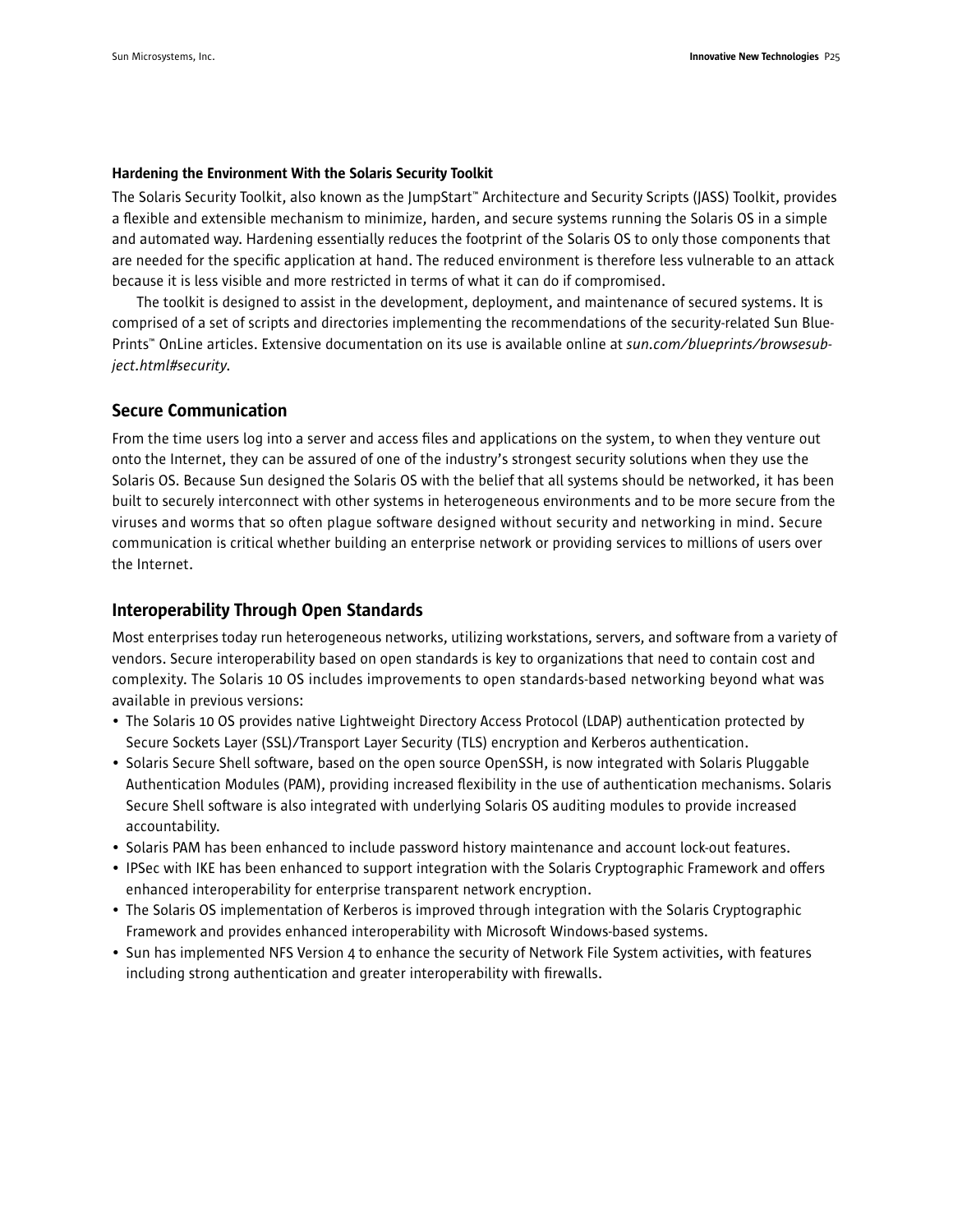#### Solaris Cryptographic Framework

Recent relaxations in U.S. export regulations on cryptographic software have allowed Sun to enter a new era for cryptographic security. Sun designed the new Solaris Cryptographic Framework to unify access to cryptographic functions, whether they are used by application programs, libraries, or the kernel itself. By designing the framework to support existing software that uses the *de facto* PKCS #11 standard, applications and libraries can use the new framework transparently, with no code changes necessary. The framework uses a pluggable architecture so that performance improvements, new encryption algorithms, and support for new hardware crypto accelerators can be integrated into its standards-based structure.

Two key benefits that encryption consumers will realize immediately include:

- Support for Sun Crypto Accelerator Hardware The Solaris Cryptographic Framework can provide uniform access to hardware-accelerated cryptographic functions whether needed by the kernel or user applications such as SSLenabled Web servers. Because of its transparent implementation, libraries (such as OpenSSL) and commands (such as OpenSSH) simply use hardware encryption if configured on the system and allowed by administrators. Better yet, the cryptographic framework can balance workloads across multiple crypto accelerators, significantly increasing throughput of encrypted network traffic.
- Improved Algorithms  $-$  Sun has significantly optimized several key cryptographic functions, and has deployed them as cryptographic framework plug-ins. Optimized algorithms include RSA, AES, 3DES, and RC4. Sun's improvement on 3DES crypto functions results in an IPSec performance boost of up to 65 percent using ESP.

The Solaris Cryptographic Framework is structured with a user-level and a kernel-level framework (Figure 7). The user-level framework provides cryptographic services to consumer applications and end-user commands. Likewise, the kernel-level framework provides cryptographic services to kernel modules and device drivers. Through the kernel crypto plug-in, user-level applications have access to the same core support — like Sun Crypto Accelerator Hardware — that the kernel uses.



*Figure 7. The Solaris Cryptographic Framework uses user-level and kernel-level software to enhance performance and centralize management of cryptographic functions.*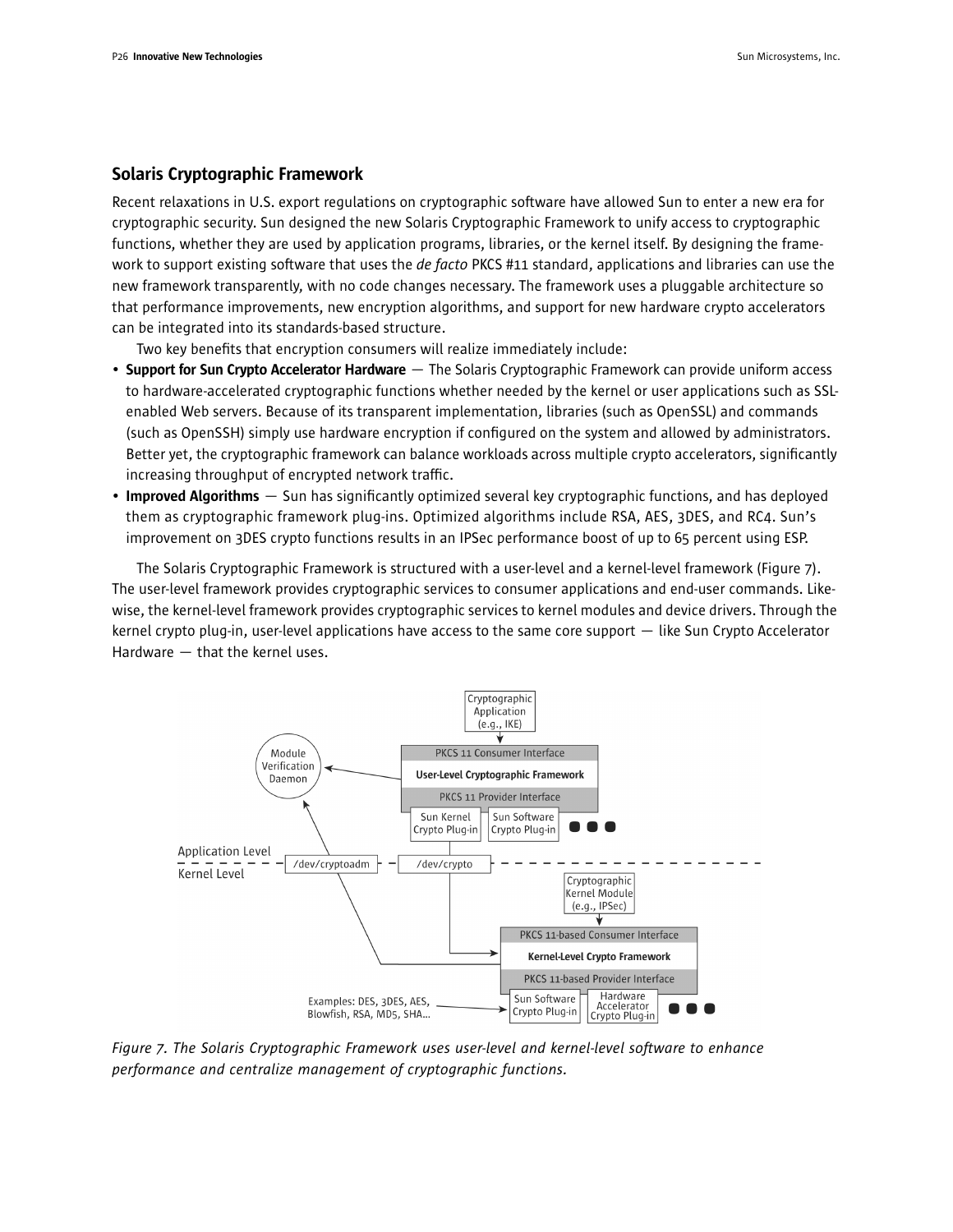The Solaris Cryptographic Framework uses a standard PKCS #11 interface to allow both Sun and third-party cryptographic modules to be integrated into the framework. All modules, whether from Sun or software vendors, are installed through the framework's administration facilities. In order for a module to be installed, it must be cryptographically signed by Sun, helping to ensure the software's integrity as well as its compliance with export controls.

Support for components like the Java System Web Server is provided through the mod\_ssl module and the OpenSSL library. Functions including Java 2 Platform, Standard Edition (J2SE™), NFS, IPSec, Kerberos, and the Network Cache Accelerator (NCA) all use the Solaris Cryptographic Framework. The Solaris 10 OS also delivers a version of the OpenSSL cryptographic library— commonly used by open source applications — that is implemented to use the Solaris Cryptographic Framework.

#### Integrated Firewall

One of the most popular packet-filtering solutions on UNIX systems today is IP Filter, a cross-platform, open source packet filter that provides stateful packet-filtering, network address translation, and accounting facilities. With IP Filter available on a wide range of UNIX operating systems, Sun helps reduce administration costs by allowing customers to use the same software on a variety of OS platforms, including Linux and BSD UNIX variants.

IP Filter software protects systems running the Solaris 10 OS by limiting the type and direction of network traffic flowing to and from a system. It can be used to very quickly allow a workstation to access resources it needs on the network while limiting what network services are exposed by the system. Because IP Filter is configured through a simple text file, administrators can easily implement a standard firewall policy that is installed at the same time the operating system is installed with the Solaris JumpStart™ software.

Sun has worked with IP Filter's author to enhance both the Solaris 10 OS kernel and IP Filter software so that the two work as efficiently as possible. All improvements made by Sun have been merged back into open source IP Filter 4.0 software so that the benefits can be enjoyed across the range of heterogeneous systems found in today's data center environments.

## Extreme Network Performance

Growth in Web-based applications, throughput-oriented network systems, network file services, and Secure Sockets Layer (SSL)-encrypted connections has made network performance a critically important system feature, especially for servers deployed in the application server tier and the Web server tier. To address this need, Sun has turned its focus to dramatically improving network performance on the systems that are most used in this application space: 1-4 processor servers. Improved network throughput for application servers and Web servers can have a dramatic impact on end-to-end performance of application services.

For the last 15 years, Sun has incrementally refined its STREAMS-based TCP/IP stack to provide near-linear scalability across Sun's UltraSPARC processor-based product line, ranging from 1-106 processors on a single server. Sun's goal is to improve Solaris networking capabilities to the point where even a small 4-5 processor server can saturate a high-speed network.

In the Solaris 10 Operating System, a new leap in network performance has been achieved through a redesigned implementation of the TCP/IP stack, which partially merges the TCP and IP layers in the stack. The result of Sun's work on STREAMS and the TCP/IP stack has shown quantifiable benefits for network-oriented applications. The following metrics are based on Sun's internal testing:

- Dramatic network performance improvements for UltraSPARC processor-based systems, including up to a 47 percent improvement on Web server workloads using servers with 4 processors
- Up to a 38-percent performance improvement for the Solaris 10 OS over Linux on dual-processor Sun Fire V20z servers running the Apache Web server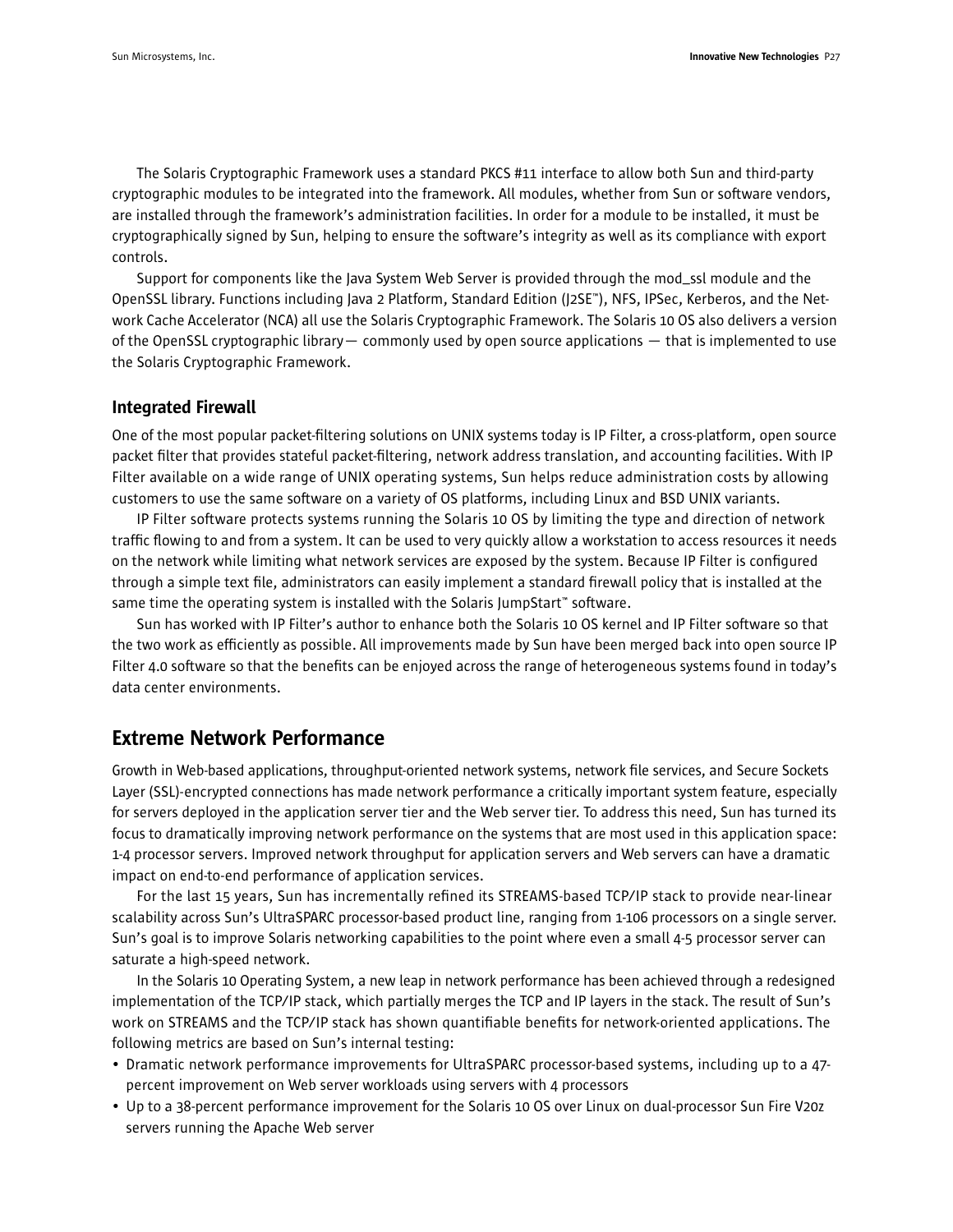- Substantial improvements on x86 architecture systems, with up to a 34-percent improvement on Web server workloads using servers with 2 processors
- SSL performance improvements as high as 77 percent for DES encryption, and up to 130 percent for 3DES
- Maintaining a high degree of scalability on systems with more than 4 CPUs

### Streamlining TCP/IP Processing

The key technology driving Sun's performance gains is a new TCP/IP stack that fundamentally changes the threading and queueing model. In the past, Sun's multithreaded TCP/IP stack was structured as two STREAMS layers with packet queueing (and locks) between layers and one processor thread assigned per connection (Figure 8). On busy multiprocessor servers, this architecture limited performance because of only modest processor locality, significant lock contention, and high context switch rates.

Sun's new TCP/IP stack merges the TCP and IP layers and allocates a single thread per CPU. The code in the new stack is streamlined to process a single packet through both layers, improving processor locality, increasing processor cache performance, and reducing context switch overhead. This new architecture uses a new threading model, binding connections to a specific CPU for their entire life, improving cache locality and vertical separation. Instead of using STREAMs-based mechanisms to protect data structures, the new stack uses a coarse, per-CPU mechanism called a *vertical perimeter* that protects the entire connection. The vertical perimeter is implemented with an IP classifier, serialization queue, and a worker thread so that only one CPU actively processes any specific packet, significantly reducing context switch overhead. Sun's approach is unique and stands in sharp contrast to fully multi-threaded approaches where each connection or incoming packet is assigned an individual thread and where each thread competes for resources. Sun's IP classifier-based approach classifies each packet to a connection and assigns it to a queue to be processed by the worker thread running on that particular CPU.

To further reduce context switch overhead, new interrupt management features allow the software to switch between polling and interrupt-driven processing dynamically. On a busy system, polling device drivers improves throughput by reducing context switch overhead.





New Streamlined TCP/IP Stack

*Figure 8. The new, merged TCP/IP stack results in better processor cache performance and lower context switch overhead.*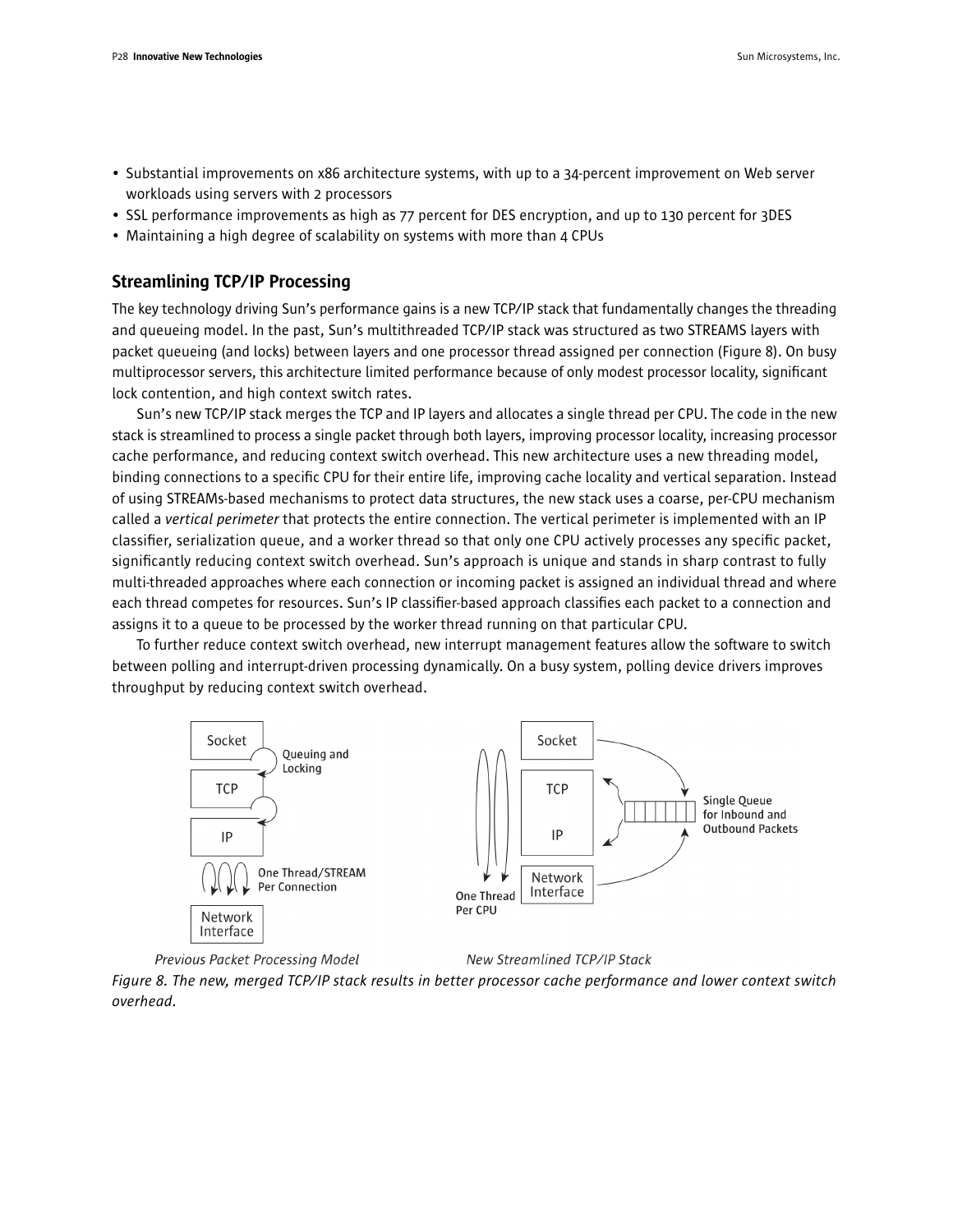To improve performance even further, Sun is integrating support for TCP offload engines into the Solaris OS. Today, problems with the way these network interfaces are integrated into operating systems leaves them vulnerable to packet overruns that can result in dropped connections. Sun's approach is to establish all connections in software and then offload packet processing to the hardware. This makes it possible for the Solaris kernel to process packets that might otherwise be lost by the offload engine, virtually eliminating the chance of dropped connections due to overruns. The result is the rock-solid reliability that enterprise environments demand — and the ability to run x86 architecture systems with higher network throughput levels.

For organizations using the Solaris 9 Network Cache Accelerator (NCA), Sun has integrated its functions into the new TCP/IP stack, allowing it to accelerate Web server performance transparently. Sun has preserved NCA's caching functions as well.

## Platform Choice

With the Solaris 10 Operating System, Sun offers a single operating system that supports the unique strengths of both SPARC and x86 product architectures. This offers customers and independent software vendors (ISVs) flexibility in selecting the hardware architecture that best fits their needs while utilizing an OS that provides the same features, benefits, and service and support characteristics regardless of hardware architecture. In addition to running on SPARC and x86 platforms from Sun, the Solaris OS also runs on a variety of hardware from other vendors. More than 250 systems are listed on the growing Hardware Compatibility List for the Solaris Operating System (x86 Platform Edition) (see *sun.com/bigadmin/hcl/*). Full support for the Solaris OS is available to customers running it on any of the systems that have been tested and certified through the Hardware Certification Test Suite.

The Solaris OS utilizes a single common code base and delivers the exact same features on all supported platforms. Its architecture includes a layer of processor-specific code that can be quickly adapted to support a new processor architecture. Sun's experience in supporting multiple processors, including large and nonuniform memory architectures, makes the Solaris OS uniquely positioned to best support new leading-edge processors such as AMD's Opteron processor.

With feature parity across platforms and binary compatibility within processor classes, organizations protect their investment when using the Solaris OS. Support for both 32-bit and 64-bit applications includes the ability to run 32-bit applications that were compiled for previous 32-bit SPARC architectures on 64-bit UltraSPARC processors — all without recompiling. Recent efforts toward Linux compatibility with the Solaris Linux Application Environment feature will also allow customers to run Linux binary applications unchanged on the Solaris OS.

#### Getting the Most from New Processor Technology

Sun's long history of building highly scalable multiprocessor systems with large address spaces puts it in a unique position to best exploit the benefits of new processor technologies with its Solaris OS. For more than a decade, the Solaris OS has been designed from the ground up to support multithreaded applications on multiprocessor systems — and software developers have long been writing their software to utilize the high-performance engine that the Solaris OS provides. Sun was one of the first vendors to support 64-bit processors in a UNIX environment and the large, non-uniform memory spaces that large multiprocessing systems require.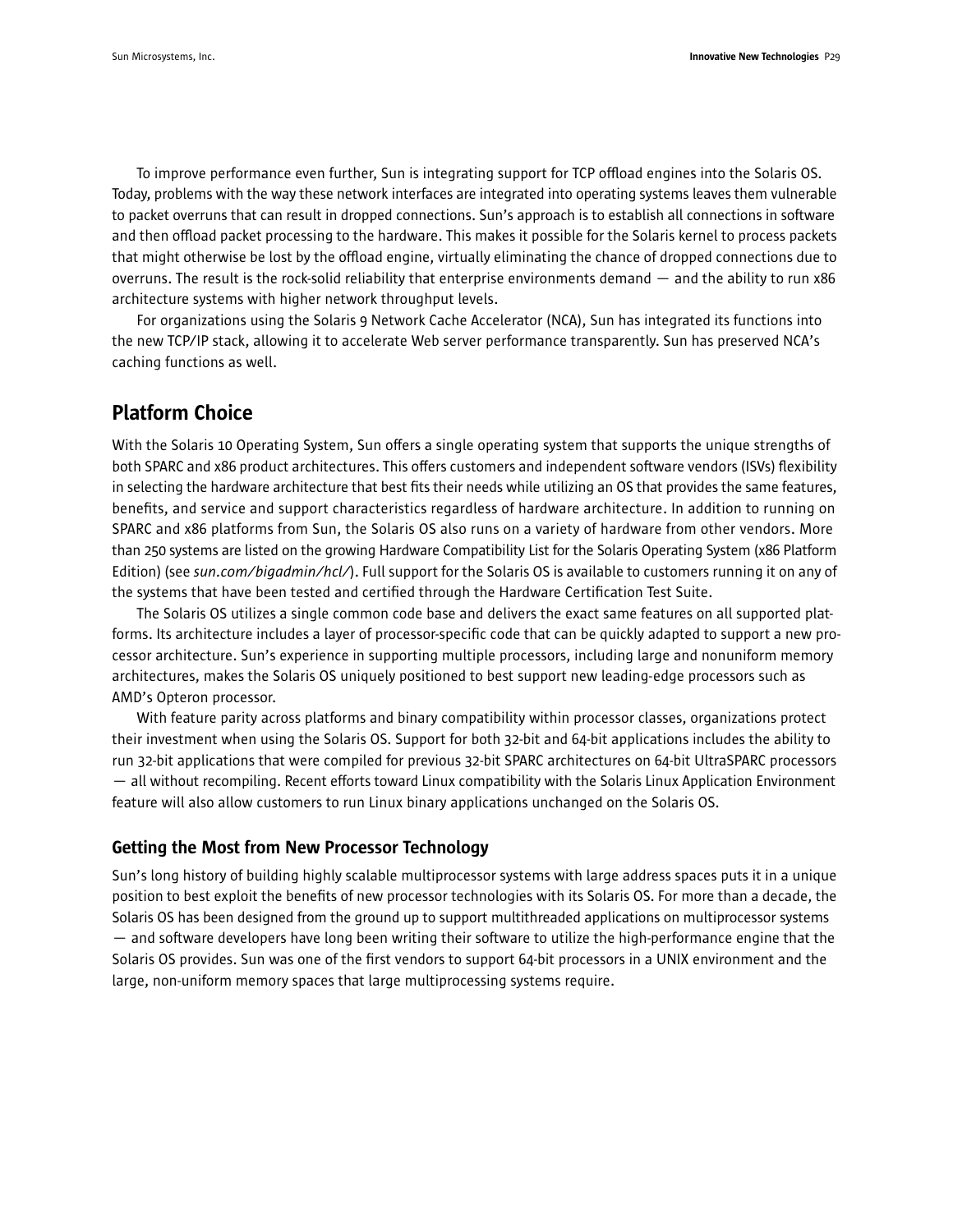With Sun's experience exploiting new processors and platforms for the Solaris OS, it should come as no surprise that Sun has optimized the Solaris OS for several new processor families:

- Sun's UltraSPARC IV processor utilizes Chip-level Multithreading (CMT) with two cores per chip, with plans to provide up to 8 cores per chip and four threads per core, for up to 32 threads executing on a single chip. The Solaris OS maximizes performance with CMT technology by carefully balancing workload across multiple chips to avoid saturating any chip's connection to main memory. Overall, Sun's internal engineering tests show a near doubling of performance for some applications running on dual-core systems.
- Sun optimizes performance on Symmetric Multithreading (SMT) processors like the Intel Hyperthreading Pentium IV processor by evenly distributing threads across cores. By pausing idle threads, Sun can also reduce chip power consumption by up to 45 percent.
- Since 2001, Sun has optimized performance on systems with hierarchical memory structures using Memory Placement Optimization (MPO) algorithms that store memory pages nearest the processors most likely to use them — and they likewise give that processor an affinity for processing close, low-latency pages. Sun is extending Solaris 10 OS memory placement optimization technology to AMD Opteron processor-based systems with the goal of improving memory latency and reducing traffic on AMD's Hypertransport link.
- The x86 architecture processor family has seen many processor-specific instruction set extensions, including MMX, SSE, and SSE2. The Solaris 10 OS supports the extended instruction sets in these processors, dynamically selecting the optimum implementation of system calls and performance-sensitive C Library routines (like memcpy and bzero) at boot time to maximize performance on these processors.

#### Endian Neutral for Choice

The Solaris OS is designed to be endian neutral, and has supported both big- and little-endian byte ordering for more than a decade. The terms big endian and little endian refer to the ways in which a processor orders bytes into words. UltraSPARC processor architectures use big-endian byte ordering, where a word stored in memory begins with its most significant byte first. x86 architecture processors use little-endian byte ordering, where the leastsignificant byte is stored first. The Solaris OS design allows it to change byte-ordering conventions with the flip of a compilation flag. Indeed, Sun has experimentally compiled Solaris OS software for both byte orderings on both types of processors. The bottom line is that the Solaris OS is compiled to support its industry-standard application binary interface (ABI) in the most natural byte ordering for the processor: Big endian for UltraSPARC processors and little endian for x86 architecture processors.

When big- and little-endian systems exchange data, endian-neutral formats are used, whether it is the byte ordering in TCP/IP packets or the parameters in a remote procedure call. Byte order can, however, prevent a particular file system stored using one byte ordering to be mounted directly onto a system with the opposite byte order. This is not a problem with Sun's new Solaris ZFS where the entire binary file system structure is stored in an endianneutral format, allowing Sun customers to freely exchange disk media between processors having different byteordering conventions.

#### UNIX APIs

Solaris software provides a set of well-documented, public APIs that are used by the writers of the Java Virtual Machine and non-Java technology applications. In contrast to vendors with proprietary, shifting operating system interfaces, Sun's stable, open APIs invite others to compete for the best product implementation, improving product quality and resulting in greater customer choice. The stability of Sun's APIs frees customers from having to reengineer their applications with every OS release, helping to lower costs through investment protection.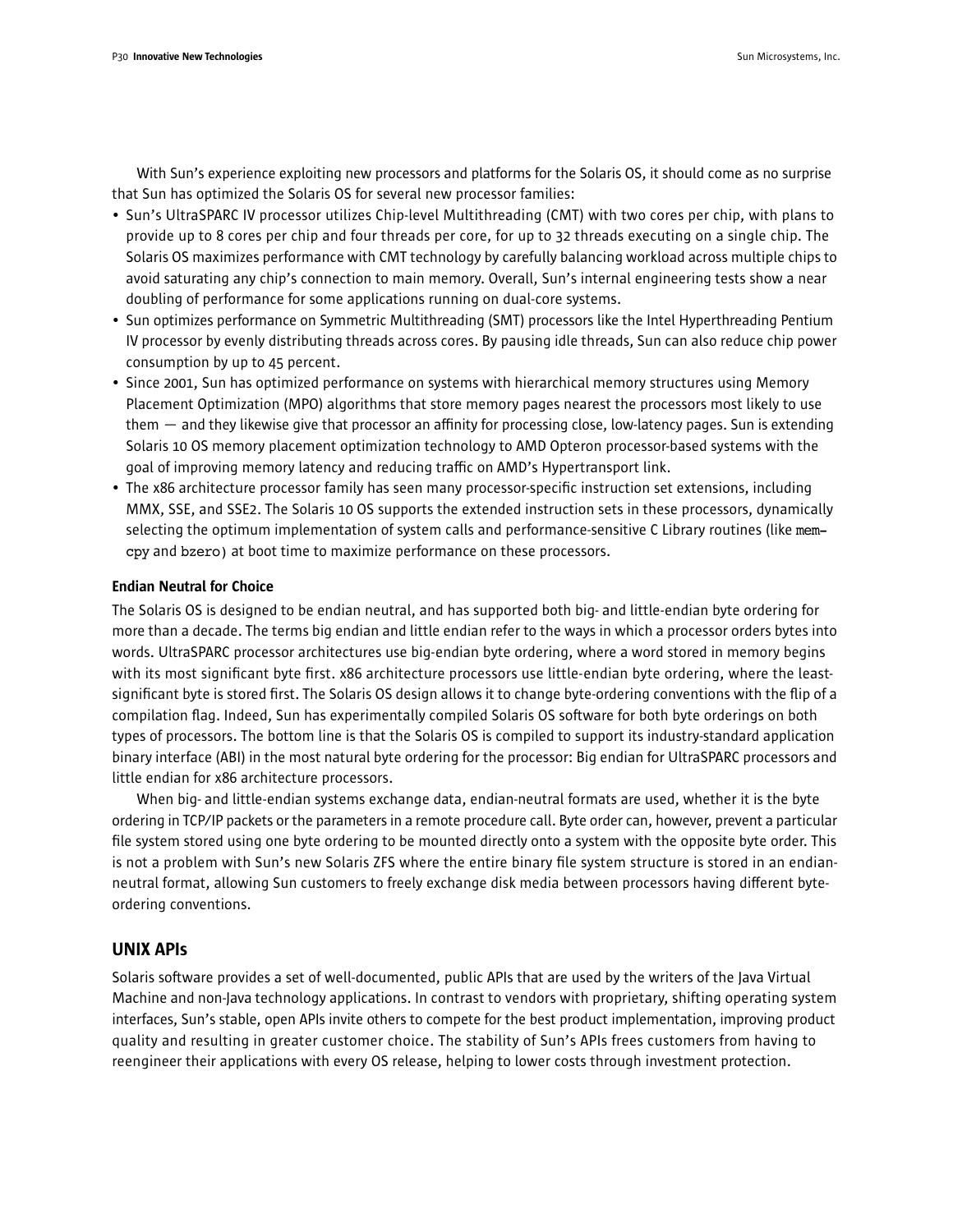#### Solaris Native Libraries

The Solaris OS supports extensions through its shared-library mechanism. This technology allows multiple applications to share large amounts of system software. The Solaris OS supports multiple versions of the same shared libraries so that old and new applications requiring different libraries can run side by side. This helps free organizations to consolidate multiple functions on the same server  $-$  a key feature for companies under pressure to reduce costs.

Because Sun develops both the SPARC and x86 platform versions of the Solaris OS, Sun is able to make processorspecific and architecture-specific optimizations. In the case of shared libraries, Sun overlays different shared libraries at install time depending on the underlying platform. Transparent to application software, these libraries help to fully exploit the capabilities of the underlying hardware. For example, applications using cryptographic functions transparently use hardware crypto accelerators if configured on the system.

#### Open Source Libraries

Sun encourages the sharing of software between Linux and Solaris environments, and facilitates developers using the Solaris OS to write Linux applications by including six key Linux libraries with Solaris software. Glib supports useful data types, macros, type conversions, and a lexical scanner. Gtk+ supports graphical user interfaces, including the GNOME desktop. The JPEG, PNG, and TIFF libraries support creating compressed image files in the corresponding formats. And the XML2 library supports structured XML documents through a C language interface. Through support of these and other libraries, many Linux applications can compile and run virtually unchanged in the Solaris environment.

#### Linux Interoperability

With unwavering support for interoperability and open standards, and a commitment to delivering customer choice, Sun has made Linux interoperability a high priority. Indeed, Sun has built Solaris and Linux interoperability in at every level, from binary and source code compatibility, to portability features in Java technology, to common applications, management software, and user environments.

Hundreds of Linux applications and libraries are provided with the Solaris OS, so Linux users will find almost all of the tools and commands they are familiar with, right down to the GNOME desktop System. Linux systems also interoperate easily with Solaris OS-based servers and workstations because they share many of the same TCP/ IP-based network communication mechanisms, including Telnet, FTP, NFS, and Samba.

#### *Solaris Linux Application Environment*

Today, Sun is taking Linux interoperability to the next level with a new feature — the Solaris Linux Application Environment — in the Solaris OS for x86 platforms. The Solaris Linux Application Environment allows Linux applications to run unchanged on the Solaris OS when coupled with a Linux distribution, enabling businesses to take advantage of the innovations in the Solaris 10 OS without sacrificing investments in existing Linux applications, and allowing Solaris OS customers to gain access to the vast range of software applications available on Linux.

Customers wishing to run Linux applications on x86 systems running the Solaris OS can utilize Sun's Linux libraries and a Linux system call interface that allows Linux binaries to run without modification. The Linux system call handler in the Solaris OS catches system call interrupts from Linux binaries and dispatches the appropriate Solaris OS modules to handle the requests. The module handles device-specific requests so that even devicedependent Linux software can run unchanged.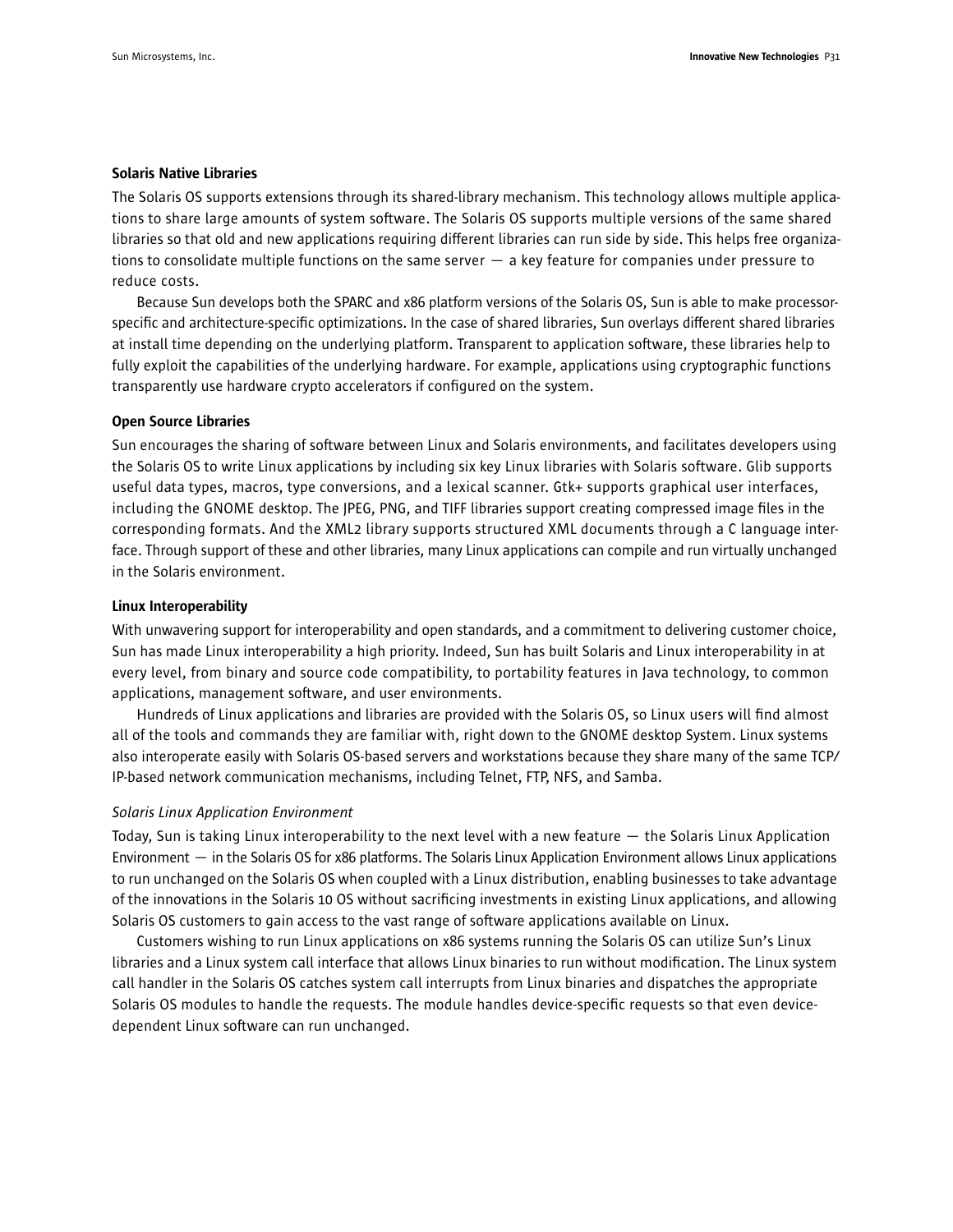#### *Linux Compatibility Assurance Toolkit (LinCat)*

Many Linux applications can also be recompiled and executed virtually unchanged on either UltraSPARC or x86 processor-based Solaris OS systems. The Linux Compatibility Assurance Toolkit (LinCat) further simplifies the process of porting Linux applications to run natively on the Solaris OS. The LinCAT utility can be used to identify porting issues in C/C++ source code files. IT analyzes the effort of porting such source files from Linux to the Solaris OS and can help estimate the total time required for a port. Further information and a download link for the LinCAT utility can be found at *developers.sun.com/prodtech/solaris/downloads/lincat*.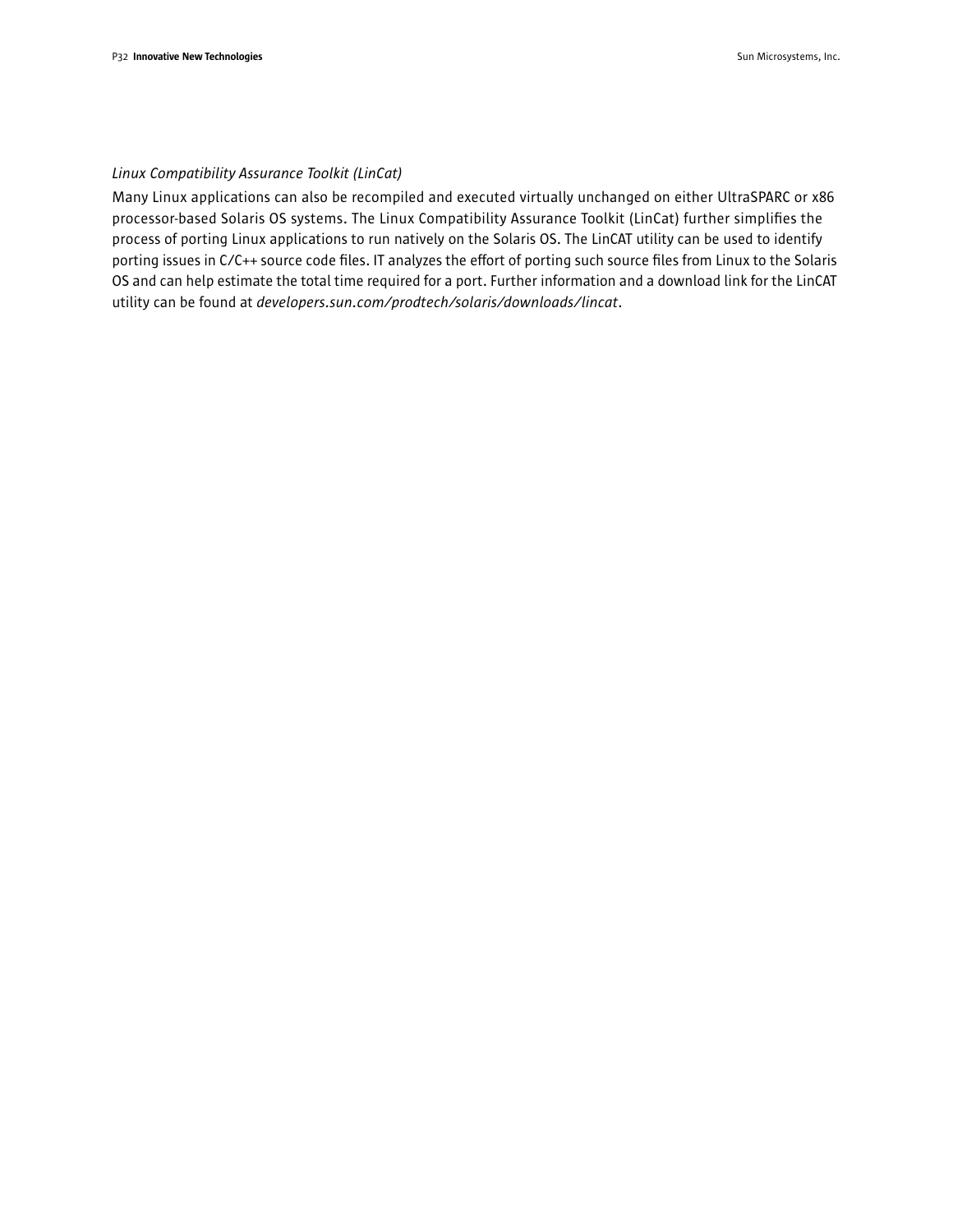## Chapter 4 **Conclusion**

The Solaris 10 Operating System is a significant leap forward from the Solaris 9 OS, establishing it in a class by itself when compared to competing operating systems. It offers many innovative new technologies that fundamentally change the equation for organizations needing to reduce costs, reduce complexity, and minimize risk. The new features in the Solaris 10 OS bring mainframe-quality software to even the smallest single-processor servers and provide a stepping stone into tomorrow's data center.

- Relentless Availability. The Solaris 10 OS helps to reduce downtime through Solaris Fault Manager and Solaris Service Manager, designed to work together to not only reduce downtime but also reduce complexity. It helps organizations isolate applications through Solaris Containers, and minimize the risk of data loss with Solaris ZFS.
- Optimal Utilization. Solaris Containers technology is a breakthrough approach to virtualization, offering multiple software partitions on a single operating system instance. Solaris Containers make it simple, safe, and secure to consolidate data center servers. They help organizations to align resource allocation with business goals, increase uptime with partitions that can reboot in only a few seconds, and reduce costs by simplifying and accelerating consolidation efforts while reducing system administration and maintenance overhead.
- Extreme Performance. The Solaris 10 OS includes a new TCP/IP stack that brings performance of UltraSPARC processor-based servers on par with x86 architecture servers having double the clock rate. It includes system call performance improvements across the board, including many 15x and some 25x speed-ups. Key to overall data center efficiencies is application performance — and Solaris DTrace is a powerful tool to analyze and diagnose elusive problems in real time. Safe and comprehensive, it provides a virtually unlimited number of probes, simplifying the task of locating failures and performance bottlenecks. Requiring minimal overhead when activated, it uses zero overhead when deactivated, making it a powerful tool standing ready to serve.
- Unparalleled Security. Incorporated from military-grade Trusted Solaris software, Process Rights Management features make it easy to harden Solaris OS systems and provide the security foundation for Solaris Containers. Solaris Containers restrict applications to using only the specific resources they are authorized to use, and protect errors and even breaches in application security from propagating to other Containers on the same system. The Solaris Cryptographic Framework brings consistent, transparent use of streamlined cryptographic functions and hardware crypto accelerators to both kernel- and application-level software. And an open source firewall helps lock down systems while minimizing administrator learning curves.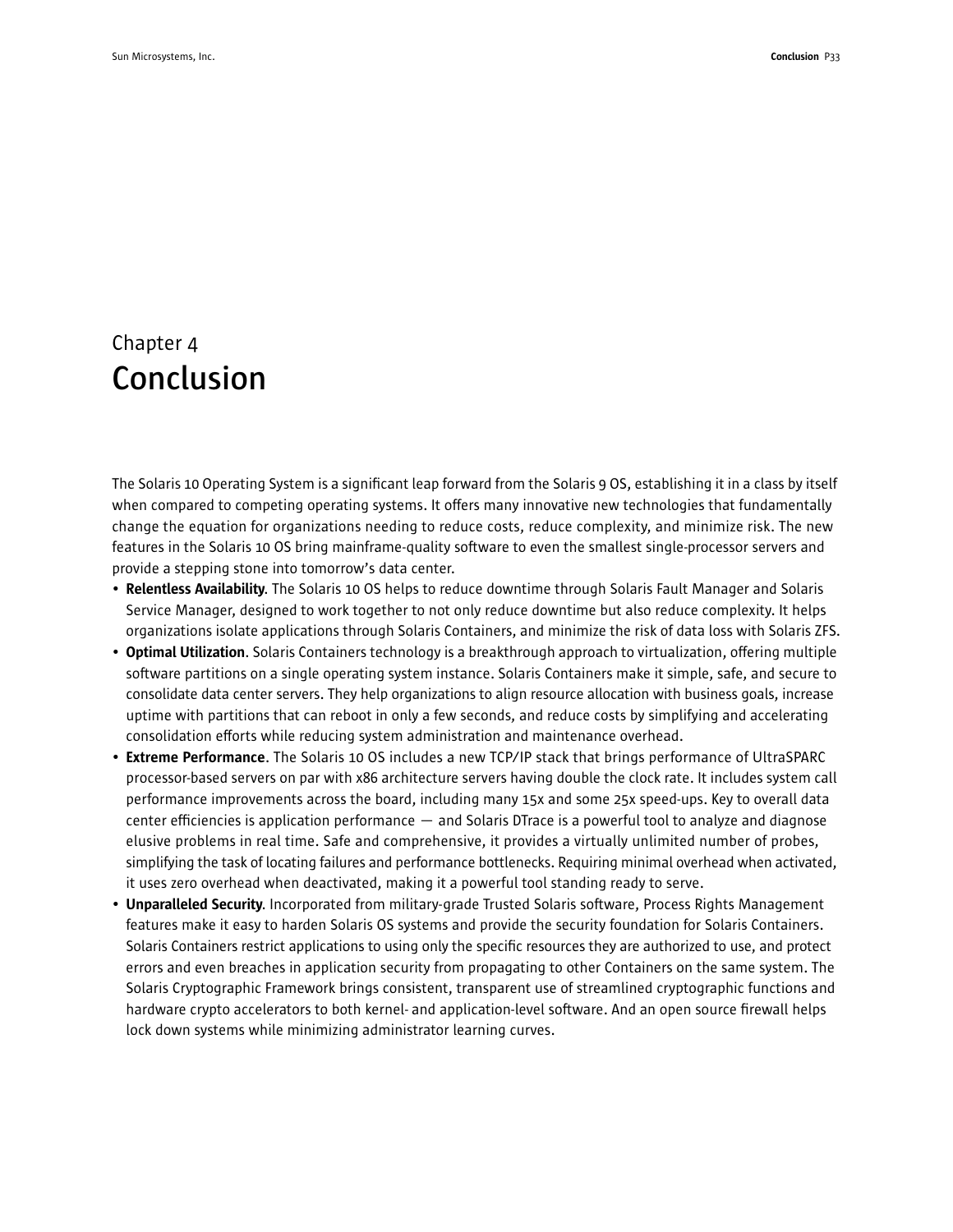• *Platform Choice*. The Solaris 10 OS supports systems based on both the newest UltraSPARC and x86 architecture processors, including the UltraSPARC IV and AMD Opteron chips, giving organizations the choice of platform to best meet their needs. Once the choice is made, Sun supports binary compatibility within processor architectures and source-code compatibility across platforms, giving organizations the investment protection they require in running today's lean and mean data centers. Finally, Linux applications can now run unmodified on x86-based systems, letting organizations use the rock-solid support of the Solaris 10 OS to run some of the most popular Linux applications.

For long-time Sun customers, the new features embodied in the Solaris 10 Operating System should come as no surprise because Sun has been a leader in innovation for more than two decades. For years, the flexible, modular structure of the Solaris OS has allowed it to grow and evolve to meet the needs of today's demanding environments, incorporating new features without the risk of costly and error-prone rewrites. With Sun's years of experience with new processor architectures and nonuniform memory structures, Sun's Solaris 10 OS is well-positioned to support today's data centers and those evolving into the future. For new Sun customers, it is time to experience the relentless availability, optimal utilization, extreme performance, and unparalleled performance that the Solaris 10 Operating System has to offer.

## For More Information

Additional information about related Sun technologies and programs are available at the following Web links.

| <b>Web Site URL</b>                                  | <b>Description</b>                                                             |
|------------------------------------------------------|--------------------------------------------------------------------------------|
| sun.com/solaris                                      | Solaris Operating System                                                       |
| sun.com/software/javaenterprisesystem                | Sun Java Enterprise System                                                     |
| developers.sun.com/prodtech/solaris/downloads/lincat | LinCat (Linux Compatibility Assurance Toolkit)                                 |
| sun.com/bigadmin/hcl/overview.html                   | Solaris Operating System (x86 Platform Edition)<br>Hardware Compatibility List |
| sun.com/software/solaris/solaris-express             | Sun Software Express Program                                                   |
|                                                      |                                                                                |

*Table 1. Web links for additional information*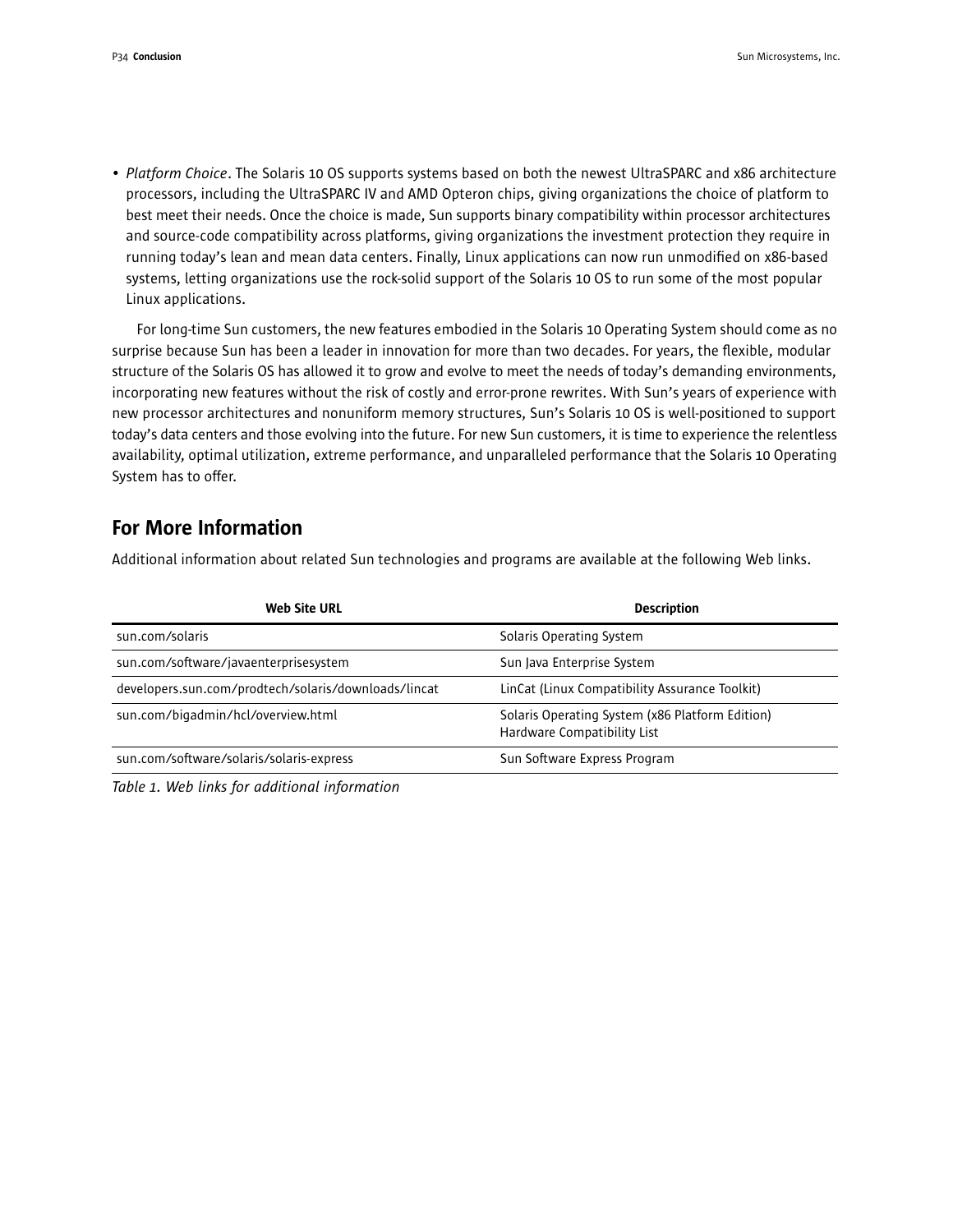#### © 2004 Sun Microsystems, Inc., 4150 Network Circle, Santa Clara, CA 95054 USA

All rights reserved.

This product or document is protected by copyright and distributed under licenses restricting its use, copying, distribution, and decompilation. No part of this product or document may be reproduced in any form by any means without prior written authorization of Sun and its licensors, if any. Third-party software, including font technology, is copyrighted and licensed from Sun suppliers.

Parts of the product may be derived from Berkeley BSD systems, licensed from the University of California.

Sun, Sun Microsystems, the Sun logo, Java, JavaServer Pages, JDBC, JumpStart, J2EE, J2SE, N1, Solaris, Solaris JumpStart, Sun BluePrints, Sun Enterprise, Sun Fire, Sun StorEdge, Trusted Solaris, and The Network is the Computer are trademarks, registered trademarks, or service marks of Sun Microsystems, Inc. in the U.S. and other countries.

All SPARC trademarks are used under license and are trademarks or registered trademarks of SPARC International, Inc. in the U.S. and other countries. Products bearing SPARC trademarks are based upon an architecture developed by Sun Microsystems, Inc.

UNIX is a registered trademark in the United States and other countries, exclusively licensed through X/Open Company, Ltd. X/Open is a registered trademark of X/Open Company, Ltd.

The OPEN LOOK and Sun™ Graphical User Interface was developed by Sun Microsystems, Inc. for its users and licensees. Sun acknowledges the pioneering efforts of Xerox in researching and developing the concept of visual or graphical user interfaces for the computer industry. Sun holds a non-exclusive license from Xerox to the Xerox Graphical User Interface, which license also covers Sun's licensees who implement OPEN LOOK GUIs and otherwise comply with Sun's written license agreements.

RESTRICTED RIGHTS: Use, duplication, or disclosure by the U.S. Government is subject to restrictions of FAR 52.227-14(g)(2)(6/87) and FAR 52.227-19(6/87), or DFAR 252.227-7015(b)(6/95) and DFAR 227.7202-3(a). DOCUMENTATION IS PROVIDED "AS IS" AND ALL EXPRESS OR IMPLIED CONDITIONS, REPRESENTATIONS AND WARRANTIES, INCLUDING ANY IMPLIED WARRANTY OF MERCHANTABILITY, FITNESS FOR A PARTICULAR PURPOSE OR NON-INFRINGEMENT, ARE DISCLAIMED, EXCEPT TO THE EXTENT THAT SUCH DISCLAIMERS HELD TO BE LEGALLY INVALID.